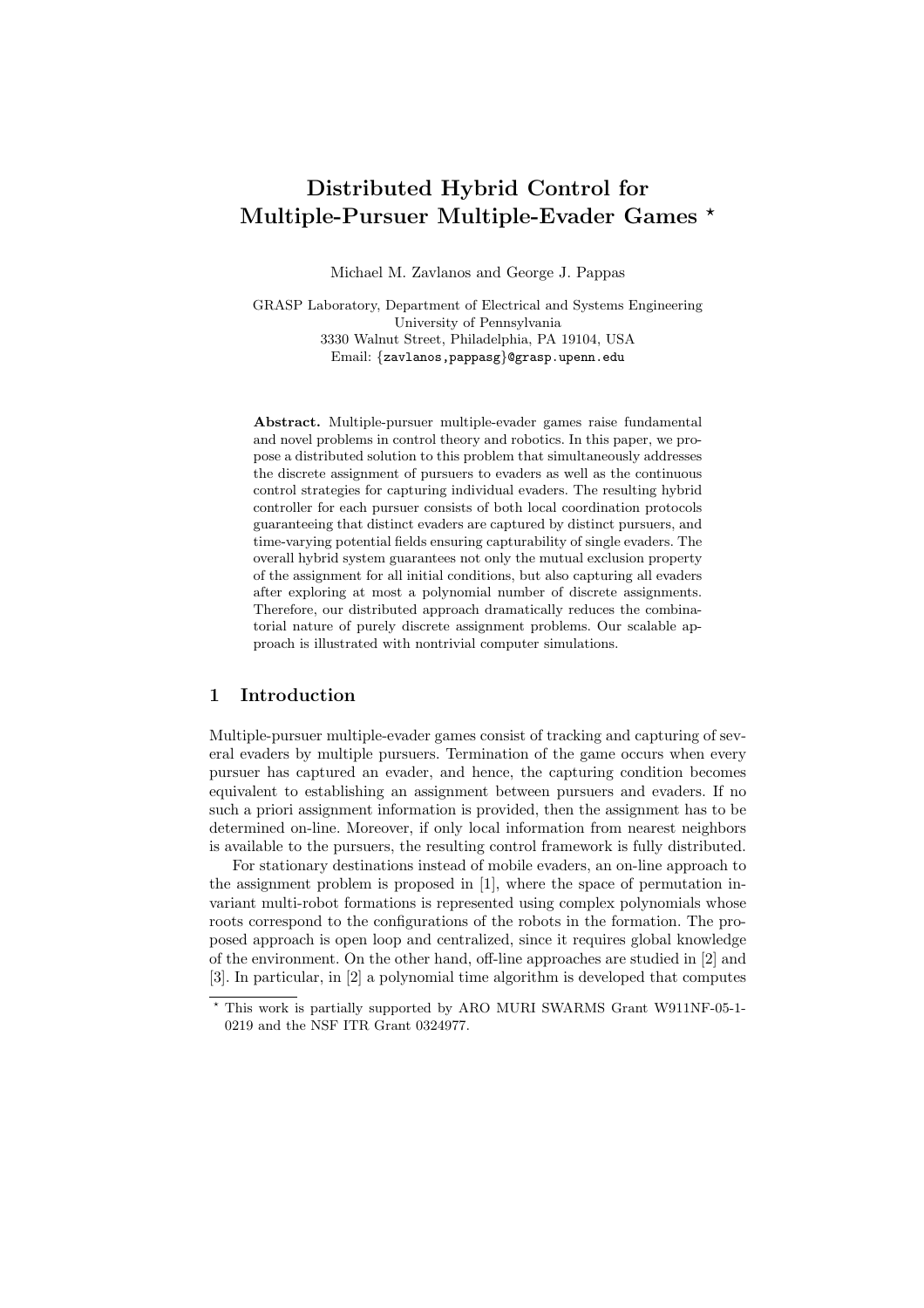a suboptimal assignment between pursuers and destinations based on a "minimum distance to the goal" policy. Any navigation strategy can then be used to drive the pursuers to their destinations. Similarly, in [3] the assignment problem is modeled as a weighted graph matching problem. The authors consider a desired graph as a destination configuration and propose novel dynamical systems that always converge to a suboptimal assignment.

Pursuit-evasion games can be classified in continuous and purely discrete games. Continuous games explicitly model the physical motion and constraints of the players  $[4]$ ,  $[5]$ ,  $[6]$  and often assume worst case motion for the evaders  $[4]$ ,  $[5]$ . Studying optimality of such strategies involves numerically solving the computationally challenging Hamilton-Jacobi-Isaacs partial differential equations. On the other hand, discrete games are either played in purely discrete environments such as graphs [7], [8], or in continuous environments disregarding though any physical dynamics of the players [9], [10]. Such models may result in discrete strategies which are dynamically infeasible. Recently, however, hybrid control has been used to bridge the gap between the discrete and continuous games and model, more realistic, pursuers with limited sensing and communication capabilities. Approaches involve visibility-based [11] and probabilistic [12], [13] games. Closely related to the topics discussed in this paper are also multiple-target tracking by sensor networks [14], [15] which, however, focus more on the sensing and estimation problem of tracking rather than the actuation and control.

In this paper, we propose a novel distributed approach to the multiplepursuer multiple-evader game, which is inspired by our previous work on dynamic assignment for stationary targets [16], [17]. Under the assumption that the pursuers have knowledge of the evaders' locations, we simultaneously address the discrete assignment of pursuers to evaders as well as the continuous control strategies for tracking and capturing the individual evaders. The resulting hybrid controller for each pursuer consists of both local coordination protocols [17], [18] guaranteeing that distinct evaders are captured by distinct pursuers, and single-pursuer single-evader time-varying potential fields ensuring convergence of the tracking error to any neighborhood of zero. Composition of the hybrid controllers for all pursuers results in a highly efficient overall system that is illustrated in nontrivial multiple-pursuer multiple-evader games. Similarly to [17], the assignment of evaders to pursuers is determined dynamically by means of information propagation in the underlying network regarding captured evaders and is shown to have the desired mutual exclusion property for all initial conditions. Furthermore, the overall system is shown to have at most polynomial complexity, despite the exponential growth of the number of assignments with respect to the number of pursuers.

The rest of this paper is organized as follows. In Section 2 we define the multiple-pursuer multiple-evader game. In Sections 3 and 4 we define the target tracking potential fields and the local coordination protocols, respectively, that consist the hybrid automata that model the pursuers. Properties of the overall system are discussed in Section 5, while in Section 6, we illustrate our scalable approach with nontrivial computer simulations.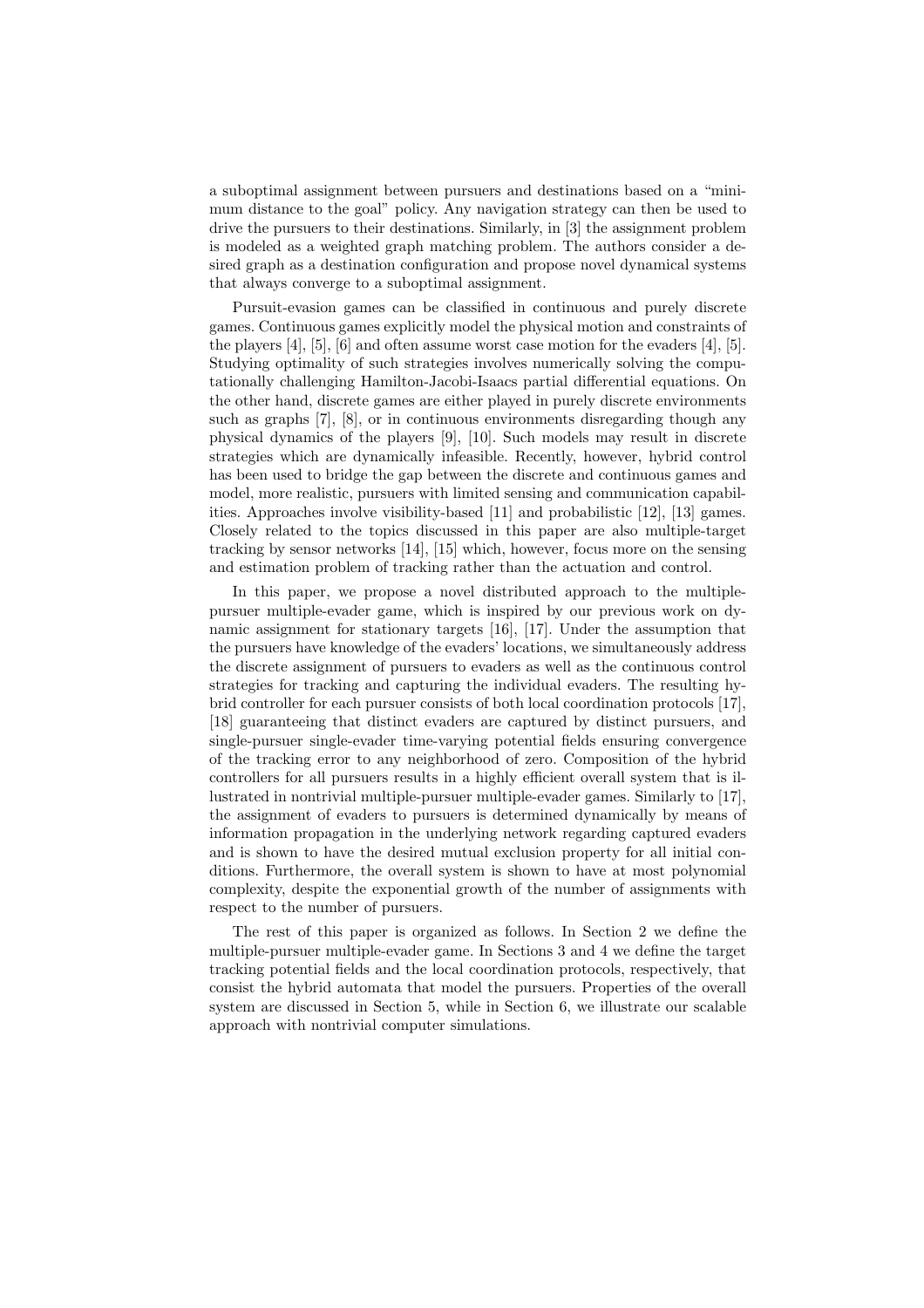## 2 Problem Formulation

Consider *n* identical pursuers in a *p*-dimensional space  $\mathbb{R}^p$  and denote by  $x_i(t) \in$  $\mathbb{R}^p$  the coordinates of pursuer i at time t. We assume kinematic models for the pursuers and so,

$$
\dot{x}_i(t) = u_i(t) \quad \forall \ i = 1, \dots, n \tag{1}
$$

where  $u_i(t)$  is the control vector which in general can be unbounded. Consider, further,  $m \geq n$  evaders and denote by  $y_k(t) \in \mathbb{R}^p$  the coordinates of evader k at time t. Evader velocities can be time varying but are assumed to be bounded for all time, i.e.,  $\|\dot{y}_k(t)\|_2 < \infty$  for all time t and every evader k. For any evader  $k,$  let,

$$
\mathcal{B}_r(y_k(t)) = \{ x \in \mathbb{R}^p \mid ||x - y_k(t)||_2 < r \}
$$
 (2)

denote an open ball of radius  $r > 0$  centered at  $y_k(t)$  and define the closure of  $\mathcal{B}_r(y_k(t))$  by,

$$
[\mathcal{B}_r](y_k(t)) = \{ x \in \mathbb{R}^p \mid ||x - y_k(t)||_2 \le r \}
$$
 (3)

We say that pursuer i can capture evader k if for any given constant  $\delta > 0$ there exists a time instant  $T_i > 0$  such that  $x_i(t) \in [\mathcal{B}_{\delta}](y_k(t))$  for all  $t > t_0 + T_i$ . Let  $T = \max_i \{T_i\}$  denote the time instant that every pursuer has captured a distinct evader. Then, the time instant  $t_0 + T$  corresponds to the *termination of* the game and the notion of capturing the evaders becomes equivalent to that of assigning evaders to pursuers.

Since the pursuers are considered "identical" any assignment, among the  $\binom{m}{n}$ ¢ n! possible assignments between pursuers and evaders, is equally desirable. A popular approach is to decouple the assignment and tracking problems, i.e., determine first an assignment between pursuers and evaders, which can be either random or optimal, based on a "minimum distance to the goal" policy [2], [3], and then design controllers for every pursuer to capture its preassigned evader. Such approaches result in centralized and off-line control frameworks since, although navigation can be decentralized, an off-line centralized assignment decision needs to be made first. In this paper we propose a *dynamic* and fully *distributed* solution to the aforementioned problem. In particular, we assume that every pursuer has only knowledge of the evaders' locations, while the assignment decision is embedded in the controller and relies on pursuer communication. We therefore, address the following problem.

Problem 1 (Distributed Multiple-Pursuer Multiple-Evader Games). Given n identical pursuers,  $m \geq n$  evaders and no a priori assignment information, derive distributed control laws for every pursuer i such that, for any  $\delta > 0$  and any initial configuration  $x_i(t_0)$ , there exists a  $T > 0$  such that  $x_i(t) \in [\mathcal{B}_\delta](y_k(t))$  for all time  $t > t_0 + T$ , all pursuers i and distinct evaders k.

Implicit in Problem 1 is the *mutual exclusion* property of the final assignment, i.e., that no two pursuers may capture the same evader. In the following section we propose a control strategy for the *single-pursuer single evader game*, upon which we build a framework for *multiple-pursuer multiple-evader games*.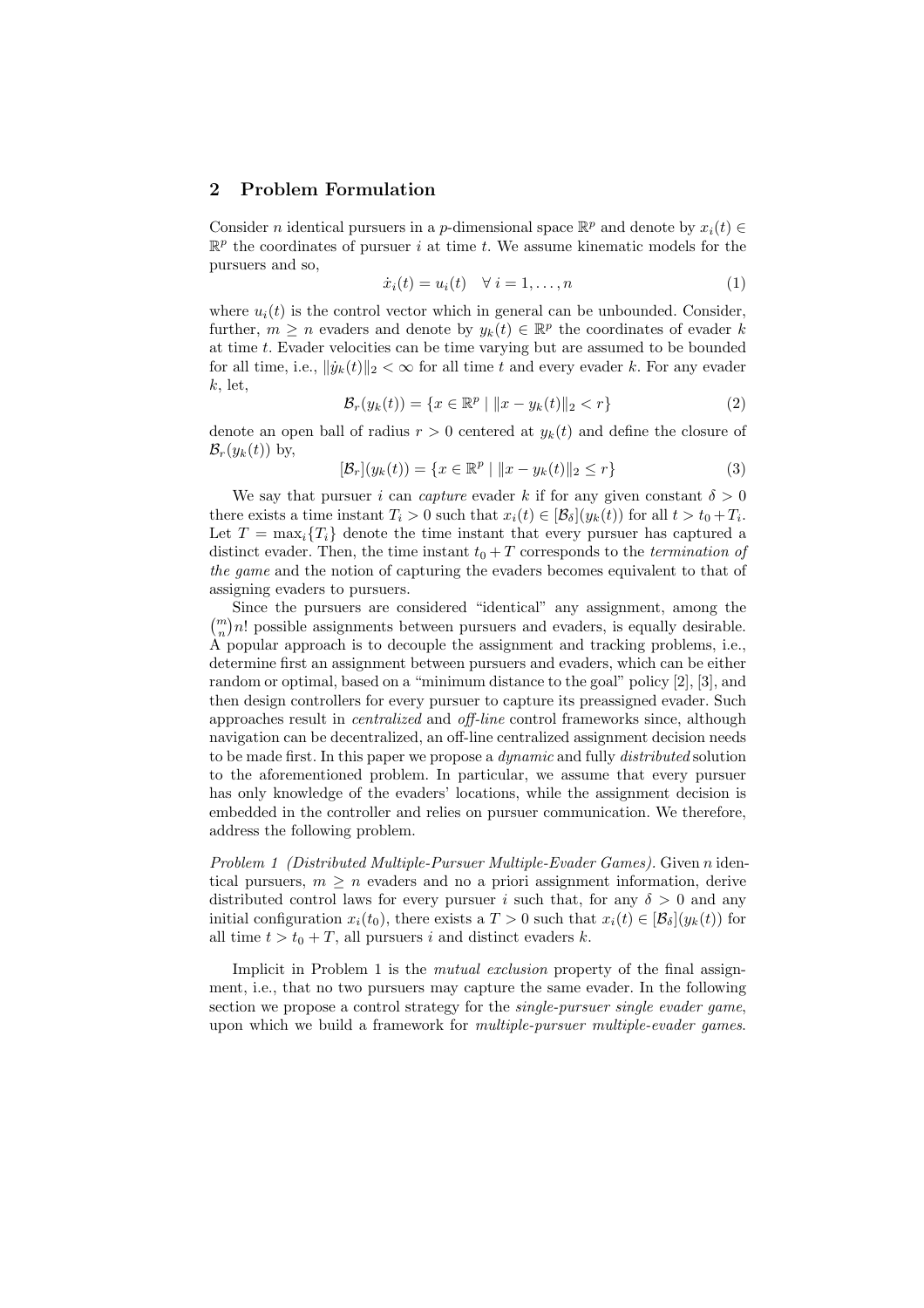Compared to the optimal line of sight (LOS) policy for single-pursuer single evader games [5], the proposed strategy is smoother and less conservative since it does not explicitly depend on the worst case bounds on the evaders' velocities, while as the LOS policy, it also guarantees capturing of the evader.

## 3 Single-Pursuer Single-Evader Games

As in Section 2, let  $x_i(t), y_k(t) \in \mathbb{R}^p$  denote the coordinates of pursuer i and evader k at time t, and define the functions  $\gamma(x_i, y_k) = ||x_i - y_k||_2$  and  $r(t) =$  $Re^{-a(t-t_0)}$ , with  $a \geq 0$  and  $R > 0$ . Let  $\mathcal{B}_{r(t)}(y_k(t)) = \{x \in \mathbb{R}^p \mid \gamma(x, y_k(t)) <$  $r(t)$  denote the open ball of radius  $r(t)$  centered at  $y_k(t)$ . We then have the following result.

**Theorem 1.** Let,  $\varphi_{R,a}(x_i, y_k, t) = \frac{1}{\beta_{R,a}(x_i, y_k, t)}$  with  $\beta_{R,a}(x_i, y_k, t) = r^2(t)$  $\gamma^2(x_i, y_k)$  and define the gradient flow,

$$
\dot{x}_i = u_{R,a}(x_i, y_k, t) := -K \nabla_{x_i} \varphi_{R,a}(x_i, y_k, t)
$$
\n
$$
\tag{4}
$$

Assume, further, that  $\sup_{t\geq t_0} \{\|\dot{y}_k(t)\|\} = M < \infty$  and  $x_i(t_0) \in \mathcal{B}_{r(t_0)}(y_k(t_0)).$ Then,  $x_i(t) \in \mathcal{B}_{r(t)}(y_k(t))$  for all  $t > t_0$ . Moreover, if  $a > 0$  then, for any  $\delta > 0$ there exists a  $T > 0$  such that  $x_i(t) \in \mathcal{B}_{\delta}(y_k(t))$  for all  $t > t_0 + T$ .

*Proof.* Let  $\partial \mathcal{B}_{r(t)}(y_k(t)) = \{x \in \mathbb{R}^p \mid \gamma(x, y_k(t)) = r(t)\}\$  denote the boundary of the open ball  $\mathcal{B}_{r(t)}(y_k(t))$ . Then,  $\varphi_{R,a}(\partial \mathcal{B}_{r(t)}(y_k(t)), y_k(t), t) = \infty$ , while  $\varphi_{R,a}(\mathcal{B}_{r(t)}(y_k(t)), y_k(t), t) < \infty$  for all  $t \ge t_0$ , which implies that  $\varphi_{R,a}(\mathcal{B}_{r(t)}(y_k(t)),$  $y_k(t), t) < \varphi_{R,a}(\partial \mathcal{B}_{r(t)}(y_k(t)), y_k(t), t)$  for all  $t \ge t_0$ . Moreover, for any  $\varepsilon > 0$ , define the *positive* and *negative* neighborhoods of  $\partial \mathcal{B}_{r(t)}(y_k(t))$  by  $\partial \mathcal{B}_{r(t)}^+(y_k(t))$  ${x \in \mathbb{R}^p \mid 0 < r(t) - \gamma(x, y_k(t)) < \varepsilon}$  and  $\partial \mathcal{B}_{r(t)}^-(y_k(t)) = {x \in \mathbb{R}^p \mid -\varepsilon$  $r(t) - \gamma(x, y_k(t)) < 0$ , respectively. We have that,

$$
\dot{\varphi}_{R,a}(x_i, y_k, t) = \frac{\partial \varphi_{R,a}(x_i, y_k, t)}{\partial t} + \frac{\partial \varphi_{R,a}(x_i, y_k, t)}{\partial y_k} \dot{y}_k + \frac{\partial \varphi_{R,a}(x_i, y_k, t)}{\partial x_i} \dot{x}_i
$$
  

$$
\leq \frac{2aRe^{-a(t-t_0)}}{\beta_{R,a}^2(x_i, y_k, t)} + 2M \frac{\gamma(x_i, y_k)}{\beta_{R,a}^2(x_i, y_k, t)} - 4K \frac{\gamma^2(x_i, y_k)}{\beta_{R,a}^4(x_i, y_k, t)}
$$

Let  $\varepsilon \to 0$ . Then,  $\dot{\varphi}_{R,a}(\partial \mathcal{B}_{r(t)}^+(y_k(t)), y_k(t), t) < 0$  for all  $t \ge t_0$ , since  $2aRe^{-a(t-t_0)} +$  $2M\gamma(x_i, y_k) < 4K \frac{\gamma^2(x_i, y_k)}{\beta_{R,a}^2(x_i, y_k, t)}$  for all  $x_i(t) \in \partial \mathcal{B}_{r(t)}^+(y_k(t))$  and all time  $t \ge t_0$ . Hence, the open ball  $\mathcal{B}_{r(t)}(y_k(t))$  is an invariant set of the system (4), which proves the first claim. The second part of the claim, follows directly from the fact that  $\lim_{t\to\infty} r(t) = 0$  and  $x_i(t) \in \mathcal{B}_{r(t)}(y_k(t))$  for all  $t \geq t_0$ .

Note by Theorem 1 that capturing evader  $k$  is exponentially fast with rate  $a > 0$ , which combined with the fact that the equation (4) does not depend on the bounds on the evader's velocity, makes the proposed strategy very appealing. In the rest of this paper we elaborate on multiple-pursuer multiple-evader games. We build a distributed coordination scheme which combined with the tracking controllers (4), results in a hybrid control approach to Problem 1.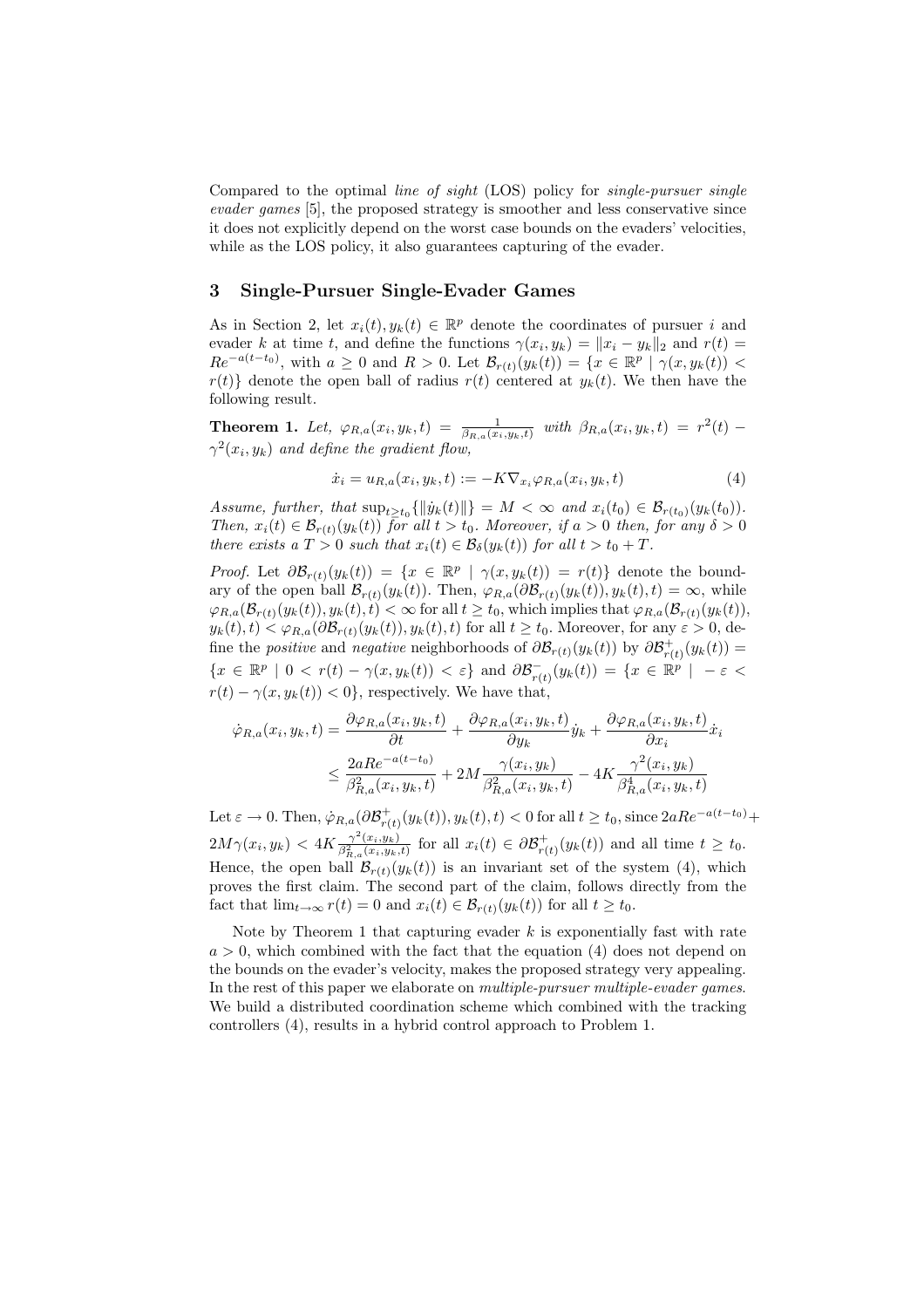#### 4 Multiple-Pursuer Multiple-Evader Games

Let  $\mathcal{I}_0 = \{1, \ldots, m\}$  denote the index set corresponding to a fixed labeling of the evaders. We assume that every evader  $k \in \mathcal{I}_0$  is uniquely associated to a coordinate vector  $y_k(t) \in \mathbb{R}^p$  for all time t, through the injective map  $eval: \mathcal{I}_0 \times \mathbb{R}_+ \to \mathbb{R}^p$ , with respect to the variable k, which is such that,

$$
eval(k, t) := y_k(t) \ \forall \ j \in \mathcal{I}_0 \tag{5}
$$

Let  $\mathcal{I}(t)$  and  $\mathcal{I}^c(t)$  denote the index sets of available and taken evaders at time  $t \ge t_0$ , respectively.<sup>1</sup> Clearly,  $\mathcal{I}(t_0) = \mathcal{I}_0$ ,  $\mathcal{I}^c(t_0) = \emptyset$  and  $\mathcal{I}(t) \cap \mathcal{I}^c(t) = \emptyset$ ,  $\mathcal{I}(t) \cup \mathcal{I}^{c}(t) = \mathcal{I}_{0}$  for all  $t \geq t_{0}$ . In a distributed control framework, where the pursuers do not have access to the system's global variables, we require that every pursuer  $i$  is equipped with its own sets of available and taken evaders denoted by  $\mathcal{I}_i^a(t)$  and  $\mathcal{I}_i^t(t)$ , respectively. The variables  $\mathcal{I}_i^a(t)$  and  $\mathcal{I}_i^t(t)$  are initialized such that every pursuer has knowledge of all available evaders in  $\mathcal{I}_0$ , i.e.,  $\mathcal{I}_i^a(t_0) = \mathcal{I}_0$ and  $\mathcal{I}_i^t(t_0) = \emptyset$ . Moreover, we require that  $\mathcal{I}_i^a(t) = \{k\}$ , for any evader  $k \in \mathcal{I}_0$ , if and only if pursuer  $i$  is assigned to that evader. On the other hand, as long as pursuer *i* is not yet assigned to any evader in  $\mathcal{I}_0$ , i.e., as long as  $|\mathcal{I}_i^a(t)| > 1$ , no evader can be considered both available and taken, i.e.,  $\mathcal{I}_i^a(t) \cap \mathcal{I}_i^t(t) = \emptyset$ , while any evader that is not available, has to be taken, i.e.,  $\mathcal{I}_i^a(t) \cup \mathcal{I}_i^t(t) = \mathcal{I}_0$ .

To achieve local coordination among the pursuers, we further define the set of neighbors of pursuer i at time t by  $\mathcal{N}_{i}^{\epsilon}(t) = \{j \mid x_{j}(t) \in \mathcal{B}_{\epsilon}(x_{i}(t))\},\$  where  $\mathcal{B}_{\epsilon}(x_i(t))$  is defined as in equation (2), and call  $\epsilon > 0$  the *coordination radius* of pursuer  $i$ . We assume that every pursuer can only exchange information with its neighbors in  $\mathcal{N}_{i}^{\epsilon}(t)$  for all  $t \geq t_0$ . With the above notation, we now state the assumptions on which the construction of our model is based.

**Assumptions 2** For every pursuer i and all time  $t \geq t_0$  we assume that,

- (a) it can capture an available evader  $k \in \mathcal{I}(t)$ , if and only if  $k \in \mathcal{I}_i^a(t)$ ,  $|\mathcal{I}_i^a(t)| >$ 1 and  $x_i(t) \in \mathcal{B}_{\delta}(y_k(t)),^2$
- (b) if  $|\mathcal{I}_i^a(t)| > 1$  then, for any evader  $k \in \mathcal{I}_0$  and any initial configuration  $x_i(t_0)$ , there exists a controller  $u_i(x_i(t), y_k(t), t)$  such that, for any  $\delta > 0$ , guarantees that eventually  $x_i(t) \in \mathcal{B}_{\delta}(y_k(t))$ . Moreover, if  $\mathcal{I}_i^a(t) = \{k\}$  for any  $k \in \mathcal{I}_0$ , then  $u_i(x_i(t), y_k(t), t)$  is such that  $x_i(t) \in \mathcal{B}_{\delta}(y_k(t))$  for all t,

Assumption 2(a) implies that, for any pursuer i, the condition  $x_i(t) \in \mathcal{B}_\delta(y_k(t))$ is not sufficient for capturing evader  $k$ , since evader  $k$  must also be available. Assumption 2(b), on the other hand, implies that every pursuer can track any of its available evaders, unless it has already been assigned to one, whence it should always remain in a neighborhood of that evader. Combined with Assumption  $2(a)$ , Assumption  $2(b)$  implies that *capturing* an evader is equivalent

<sup>(</sup>c)  $\epsilon, \delta > 0$  are such that  $\epsilon > 2\delta$ .

 $1$  We call an evader "taken" if it is assigned to a pursuer and "available" otherwise.

<sup>&</sup>lt;sup>2</sup> We denote by  $|\mathcal{A}|$  the cardinality of the set  $\mathcal{A}$ .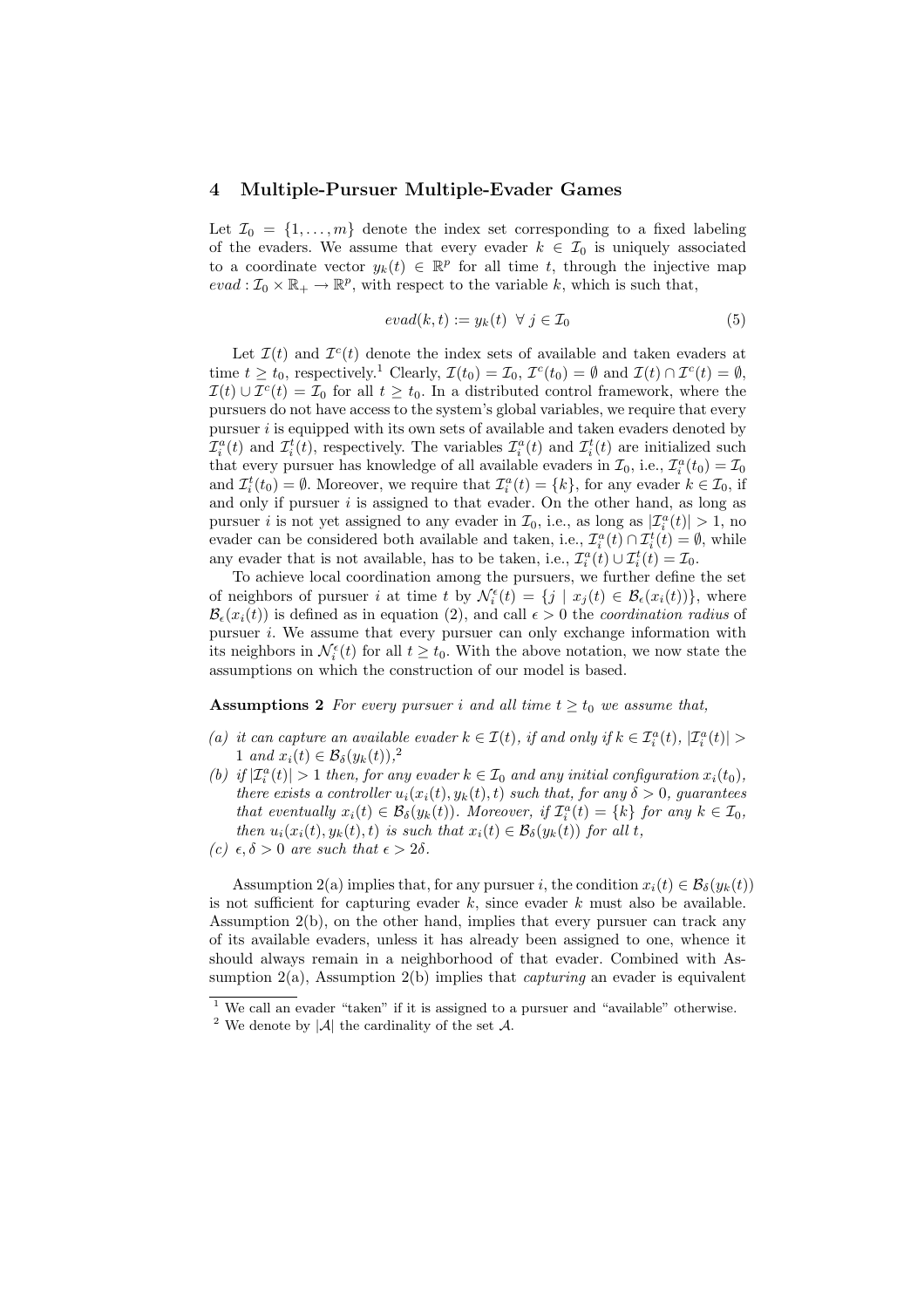to being assigned to an evader, as noted in previous sections. Note also that the controller proposed in Theorem 1 satisfies this assumption. Finally, Assumption  $2(c)$  combined with Assumption  $2(b)$  implies that any pursuer sufficiently close to an evader can sense whether this evader is taken or not.

To resolve cases where for any given pursuer i, Assumption  $2(a)$  is simultaneously satisfied for multiple evaders, we assume that pursuer  $i$  can select a single evader to capture, among the ones satisfying Assumption  $2(a)$ , which we denote by  $s_i \in \mathcal{I}_0$ . Furthermore, to resolve tie breaking scenarios, where for any evader k, Assumption  $2(a)$  is simultaneously satisfied for multiple pursuers, we require that every pursuer can identify the candidate pursuers, denoted by  $C_i(t)$ , requesting to capture evader  $k \in \mathcal{I}_0$  at time t, and can also break the tie if necessary. To achieve this specification, we introduce the function  $tb: 2^{\mathbb{N}} \to \mathbb{N} \cup \{0\}$ such that,

$$
tb(A) := \begin{cases} i \in A \text{ if } A \neq \emptyset \\ 0 \text{ if } A = \emptyset \end{cases}
$$
 (6)

and assume that every pursuer is equipped with such a function.<sup>3</sup> Then, the action  $tb(C_i)$ , taken by any of the pursuers in  $C_i$ , can break a tie for evader k, while the outcome can be transmitted to the other neighbors. Note that the set  $\mathcal{C}_i$  is common for all pursuers  $j \in \mathcal{C}_i$ , by Assumptions 2(a) and 2(c). The rest of this section is devoted in developing a distributed hybrid coordination framework for the pursuers that is according to Assumptions 2. Then, in Section 5, the integrated system is studied and is shown to satisfy Problem 1.

#### 4.1 Distributed Coordination

To achieve distributed coordination we propose a hybrid model for every pursuer that consists of a navigation automaton responsible for tracking and capturing any evader in  $\mathcal{I}_i^a(t)$ , and a *coordination automaton* designed to identify neighbors in  $\mathcal{N}_{i}^{\epsilon}(t)$  and exchange information with them. The following notion of a *predicate* enables us to formally define the aforementioned automata.

**Definition 1 (Predicate).** Let  $X = \{x_1, \ldots, x_n\}$  be a finite set of variables. We define a predicate  $\psi(X)$  over X to be a finite conjunction of strict or nonstrict inequalities over X. We denote the set of all predicates over X by  $Pred(X)$ .

In other words, a predicate is a logical formula. For example, the predicate In other words, a predicate is a logical formula, For example, the predicate  $\psi(X) = (\|x - x_0\| < r)$  over the set of variables  $X \in \mathbb{R}^N$  returns 1 if x belongs in the open ball  $||x-x_0|| < r$  and 0 otherwise. Hence, the navigation automaton for pursuer i can be defined as follows.<sup>4</sup>

Definition 2 (Navigation Hybrid Automaton). We define the navigation hybrid automaton for pursuer i to be the tuple  $N_i = (X_{N_i}, V_{N_i}, E_{N_i}, \Sigma_{N_i}, sync, inv,$ init, guard, reset, flow), where,

<sup>&</sup>lt;sup>3</sup> Note that  $i \in A$  can be chosen randomly from any probability distribution.

<sup>&</sup>lt;sup>4</sup> To simplify notation, we drop the dependence of the state variables on time.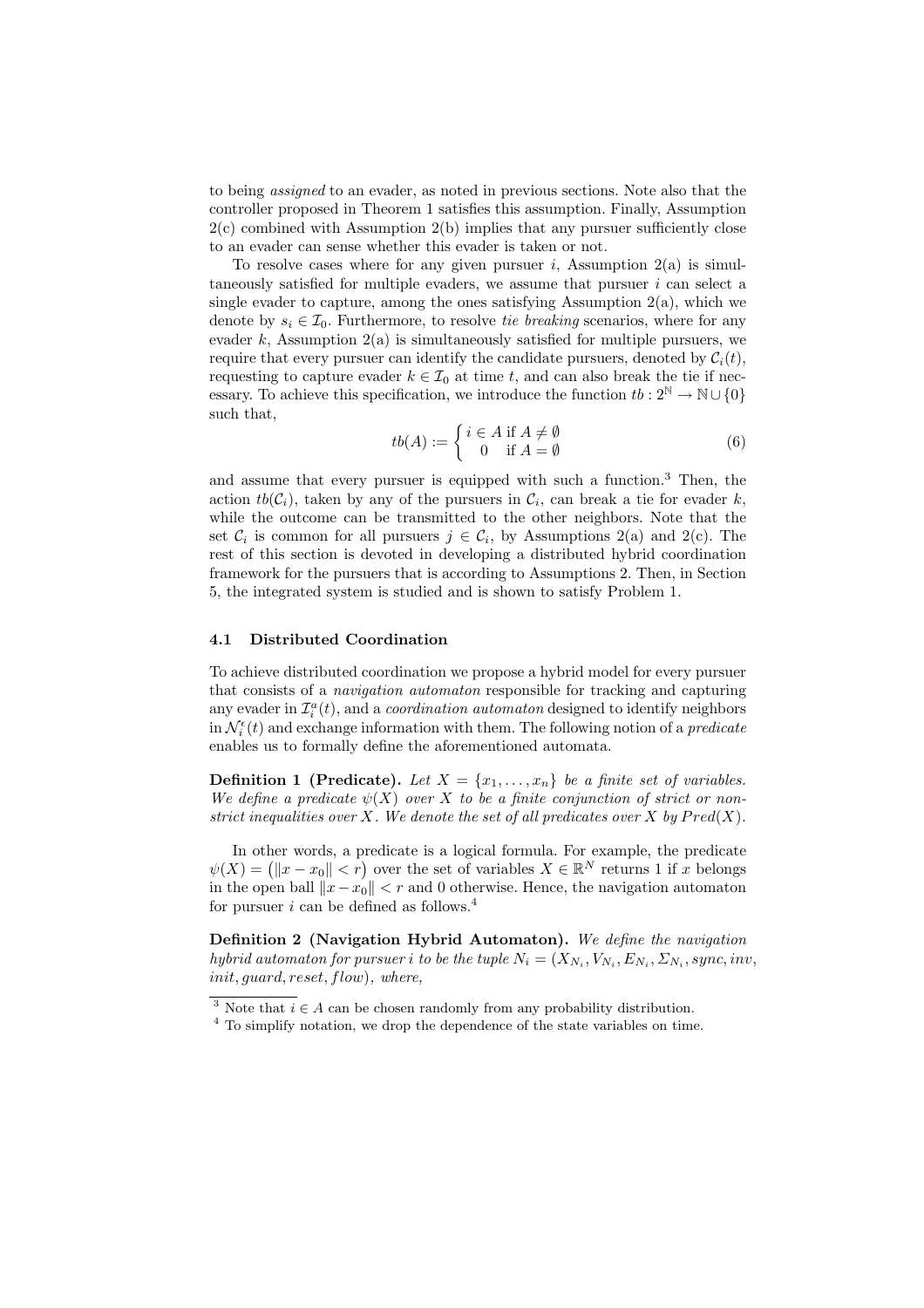

Fig. 1. Navigation Automaton for Pursuer i.

- $X_{N_i} = \{x_i, k_i, t_i\}$  denotes the set of owned state variables with  $x_i \in \mathbb{R}^p$ ,  $k_i \in \mathcal{I}_0$  and  $t_i \in \mathbb{R}_+$ .
- $-V_{N_i} = \{Init, I, F\}$  denotes the finite set of control modes.<sup>5</sup>
- $-E_{N_i} = \{(Init, I), (I, I), (I, F)\}\$  denotes the set of control switches.
- $-\sum_{N_i} = \{update_i\}$  denotes the set of synchronization labels.
- $\text{ sync}: E_{N_i} \rightarrow \Sigma_{N_i} \text{ with } \text{sync}(e) = \text{ update}_i \text{ for all } e \in E_{N_i} \setminus \{(\text{Init}, I)\},$ denotes the synchronization map mapping each control switch to a synchronization label.
- $-inv: V_{N_i} \to Pred(X_{N_i})$  with  $inv(v) = true$  for all  $v \in V_{N_i}$ , denotes the invariant conditions of the hybrid automaton.
- $-$  init :  $V_{N_i} \rightarrow Pred(X_{N_i})$  with init(v) = true for  $v = Init$  denotes the set of initial conditions. ¢
- $-$  guard :  $E_{N_i} \rightarrow Pred(X_{N_i})$  with, guard $((Init, I))$  $= true, \; guard((I, I))$ guara:  $EN_i \rightarrow Prelu(X_{N_i})$  with, guara $((Inti, I)) = true$ , guara $((I, I))$ <br>=  $(|\mathcal{I}_i^a| > 1)$  and guard $((I, F)) = (|\mathcal{I}_i^a| = 1)$ , denotes the set of guards of  $arg: E_{N_i} \rightarrow Freq(X_{N_i})$  with,  $g$ the hybrid automaton. ¢
- $-$  reset :  $E_{N_i} \rightarrow X_{N_i}$  with  $[x_i \; k_i \; t_i] := reset(e)$  with,  $reset((Init, I))$  $reset(e) \text{ with, } reset((Init, I)) =$  $\begin{align} \mathcal{L}[\mathcal{L}_i] \mathcal{L}[\mathcal{L}_i] \mathcal{L}[\mathcal{L}_i] \mathcal{L}[\mathcal{L}_i] \mathcal{L}[\mathcal{L}_i] \mathcal{L}[\mathcal{L}_i] \mathcal{L}[\mathcal{L}_i] \mathcal{L}[\mathcal{L}_i] \mathcal{L}[\mathcal{L}_i] \end{align} \begin{align} \mathcal{L}[\mathcal{L}_i] \mathcal{L}[\mathcal{L}_i] \mathcal{L}[\mathcal{L}_i] \mathcal{L}[\mathcal{L}_i] \mathcal{L}[\mathcal{L}_i] \end{align}$  $\begin{split} \text{if } k_i \not\in \mathcal{I}_i^{a} \text{, } \text{reset}((I, I)) = [x_i \ k_i \ t_i] \text{ if } k_i \in \mathcal{I}_i^{a} \text{ and } \text{reset}((I, F)) = [x_i \ \mathcal{I}_i^{a} \text{, } \text{test}((I, I)) = [x_i \ k_i \ t_i] \text{ if } k_i \in \mathcal{I}_i^{a} \text{ and } \text{reset}((I, F)) = [x_i \ \mathcal{I}_i^{a} \ t_0], \end{split}$ denotes the set of resets associated with the guards of the hybrid automaton.
- $flow: V_{N_i} \rightarrow X_{N_i} \text{ with } [\dot{x}_i \; \dot{k}_i \; \dot{t}_i] := flow(Init) = [0 \; 0 \; 1] \text{ and } [\dot{x}_i \; \dot{k}_i \; \dot{t}_i] :=$  $flow(v) = [u_{R,a}(x_i, y_{k_i}, t) \; 0 \; 1]$  with  $u_{R,a}(x_i, y_{k_i}, t)$  as in equation (4) and  $a \, > \, 0, \; R \, > \; \|x_i(t_0) - y_{k_i}(t_0)\|_2 \; \; \text{if} \; v \, = \, I \; \; \text{and} \; \; a \, = \, 0, \; R \, = \, \delta \; \; \text{if} \; v \, = \, F,$ denotes the flow conditions of the hybrid automaton that constrain the first time derivatives of the system variables in mode  $v \in V_{N_i}$ .

Note in Definition 2 that every time the set of available evaders  $\mathcal{I}_i^a$  is updated, automaton  $N_i$  selects a new evader  $k_i \in \mathcal{I}_i^a$  for pursuer i to track. In our framework, this selection is based on a "minimum distance to the evader" policy, however, any other selection policy could also be used. Given any evader  $k_i$ , the flow conditions and Theorem 1 guarantee tracking of that evader such that the

 $\overline{5}$  The shorthand notation stands for  $I := Intermediate, F := Final$ .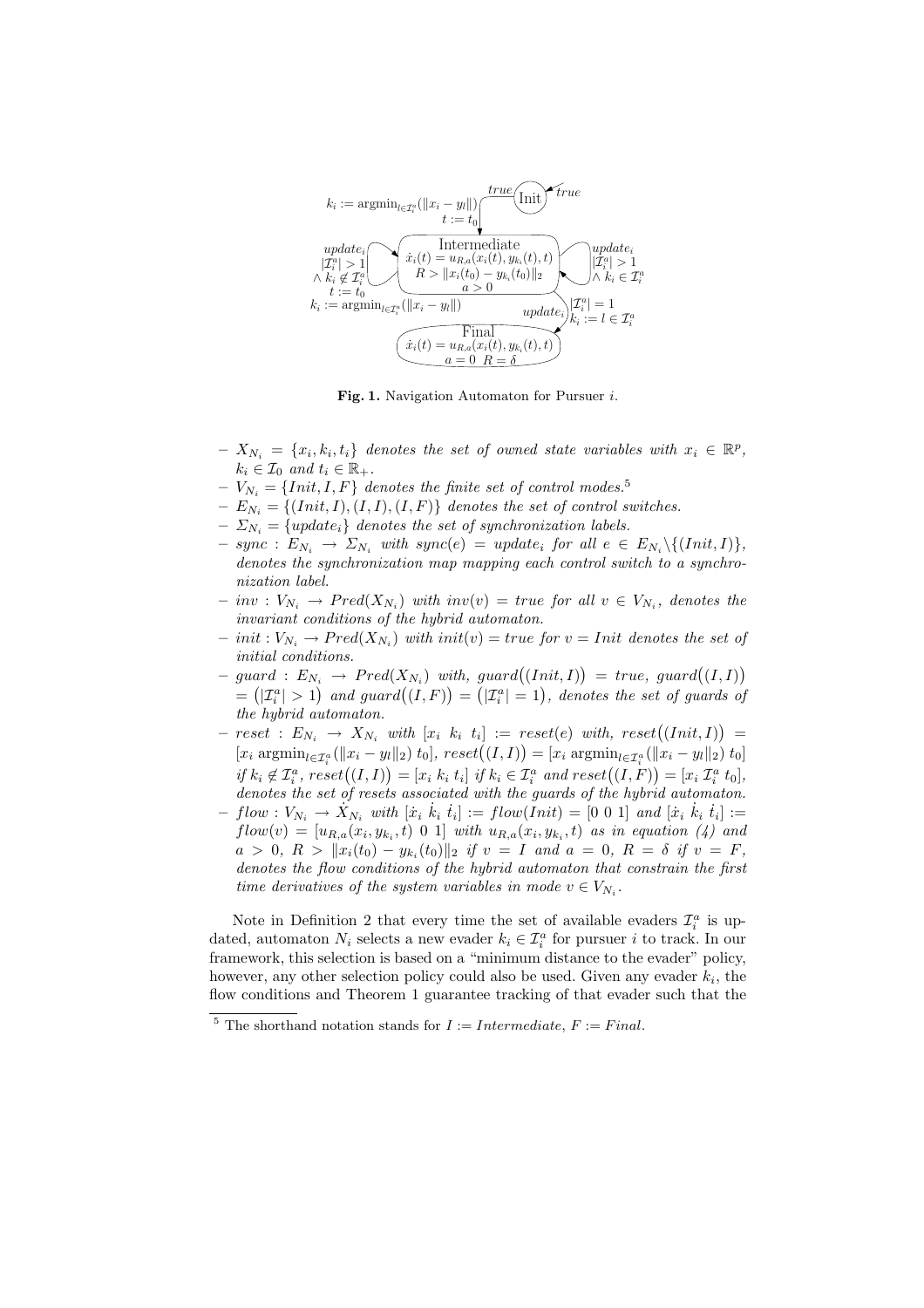

Fig. 2. Coordination Automaton for Pursuer i.

tracking error converges to any neighborhood of the origin. On the other hand, updating  $\mathcal{I}_i^a$ , which is due to the coordination automata, always decreases  $|\mathcal{I}_i^a|$ and so eventually  $|\mathcal{I}_i^a|=1$ , in which case  $v_{N_i}=F$  and an assignment/capturing for pursuer  $i$  has been established. Figure 1 shows the graph representation of hybrid automaton  $N_i$ .

In the following definition, the coordination automaton for pursuer  $i$  is described. The coordination mechanism is such that every pursuer  $i$  always captures an available evader if it is sufficiently close to it (or breaks a tie if necessary) and always removes from  $\mathcal{I}_i^a$  any taken evaders as a result of incoming information from its neighbors in  $\mathcal{N}_{i}^{\epsilon}$ .

Definition 3 (Coordination Hybrid Automaton). We define the coordination hybrid automaton of pursuer i to be the tuple  $C_i = (X_{C_i}, V_{C_i}, E_{C_i}, \Sigma_{C_i},$ sync, inv, init, guard, reset, flow), where,

- $-X_{C_i} = \{ \mathcal{I}^a_i, \mathcal{I}^t_i, \mathcal{N}^\epsilon_i, \mathcal{C}_i, s_i \}$  denotes the set of owned state variables such that  $\mathcal{I}_i^a, \mathcal{I}_i^t \in 2^{\mathcal{I}_0}, \, \mathcal{N}_i^{\epsilon}, \mathcal{C}_i \in 2^{\{1, ..., n\}} \, \text{ and } s_i \in \mathcal{I}_0.$
- $-V_{C_i} = \{Init, N, I, U, A, S, F, T, B, R \}$  denotes the finite set of control modes. $^6$  $-E_{C_i} = \{(Init, N), (N, I), (I, N), (I, U), (U, N), (N, A), (A, N), (N, S), (S, I),$
- $(S, F), (F, T), (F, B), (T, N), (B, R), (R, N)$ , denotes the set of control switches.

<sup>&</sup>lt;sup>6</sup> The shorthand notation stands for  $N := Neighbors, I := NewInfo, U := Update,$  $A := Assigned, S := Single\; Evad\;Chosen, F := Evad\;Free, T := Evad\;Takeen,$  $B := Tie~Break$  and  $R := Tie~Resolved$ .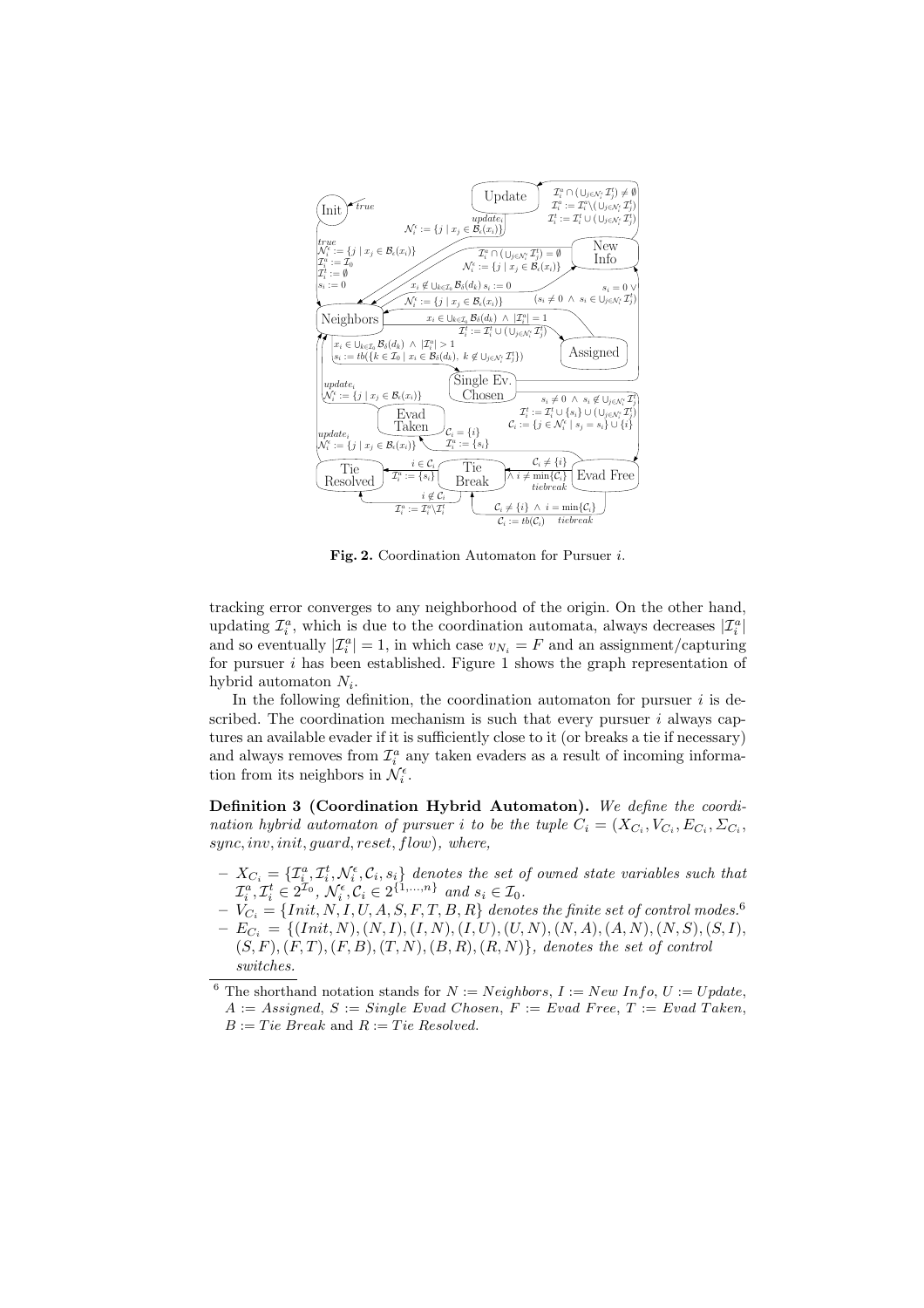- $\sum_{i=1}^{\infty}$  = {update<sub>i</sub>, tiebreak} denotes the set of synchronization labels.
- $\omega_{C_i} = \{update_i, item \, \text{car} \}$  achoes the set of synchronization tables.<br>  $\, sync : E_{C_i} \rightarrow \Sigma_{C_i} \, with, \, sync((F, B)) = tiebreak \, and \, sync(e) = update_i,$ for  $e = (U, N), (T, N), (R, N)$ , denotes the synchronization map mapping each control switch to a synchronization label.
- $-inv: V_{C_i} \to Pred(X_{C_i})$  with  $inv(v) = true$  for all  $v \in V_{C_i}$ , denotes the invariant conditions of the hybrid automaton.
- $-$  init :  $V_{C_i} \rightarrow Pred(X_{C_i})$  with init(v) = true for  $v = Init$ , denotes the set of initial conditions. ¢ ¡ ¢
- $-$  guard :  $E_{C_i} \rightarrow Pred(X_{C_i})$  such that, guard $((N, I))$ =  $x_i \notin \bigcup$  $k\in\mathcal{I}_0$   $\mathcal{B}_{\delta}(y_k)$  $\rightarrow Pred(X_{C_i})$  such that, guard $((N, I)) = (x_i \notin \bigcup_{k \in \mathcal{I}_0} \mathcal{B}_{\delta}(y_k)),$  $g u a t d (L, N) = (I_a^a \cap (\bigcup_{j \in N_i^{\epsilon}} I_j^t) = \emptyset), \, g u a t d ((I, U)) = (I_a^a \cap (\bigcup_{j \in N_i^{\epsilon}} I_j^t))$  $\begin{aligned} \mathcal{L}(\mathcal{L},\mathcal{L},\mathcal{L})&=\langle \mathcal{L}_i \oplus (\mathcal{L}_j \in \mathcal{N}_i^{\epsilon} \mathcal{L}_j) - \mathcal{L}_j \rangle, \, \text{g} \text{ and } \mathcal{L}((\mathcal{L},\mathcal{L})^{\epsilon}) = (\mathcal{L}_i \oplus (\mathcal{L}_j \in \mathcal{N}_i^{\epsilon} \mathcal{L}_j) \\ &\neq \emptyset), \, \text{g} \text{ and } \mathcal{L}((N,A)) = \{x_i \in \bigcup_{k \in \mathcal{I}_0} \mathcal{B}_{\delta}(y_k)$  $x_i \in \bigcup_{k \in \mathcal{I}_0} \mathcal{B}_{\delta}(y_k) \wedge |\mathcal{I}_i^a| > 1$ , guard $((S, I)) = (s_i \neq 0 \wedge s_i \in \bigcup_{j \in \mathcal{N}_i^{\epsilon}} \mathcal{I}_j^t) \vee$ <br> $x_i \in \bigcup_{k \in \mathcal{I}_0} \mathcal{B}_{\delta}(y_k) \wedge |\mathcal{I}_i^a| > 1$ , guard $((S, I)) = (s_i \neq 0 \wedge s_i \in \bigcup_{j \in \mathcal{N}_i^{\epsilon}} \mathcal{I}_j^t) \vee$  $(s_i = 0),$  guard $((S, F)) = (s_i \neq 0 \land s_i \notin \bigcup_{j \in \mathcal{N}_{\xi}} \mathcal{I}_{j}^{t}),$  guard $((F, T)) = (\mathcal{C}_i = \mathcal{C}_i)$  $(i<sub>i</sub> = 0),$  guard $((S, Y)) = (s<sub>i</sub> \neq 0)$  or  $s<sub>i</sub> \in \bigcup_{j \in \mathbb{N}_i^k} s_j$ , guard $((Y, Y)) = (s<sub>i</sub> = i<sub>i</sub>)$ <br>  $(ii)$ , guard $((F, B)) = (C<sub>i</sub> \neq i<sub>i</sub>)$  and guard $(e) = true$  otherwise, denotes the set of guards of the hybrid automaton.
- $-$  reset :  $E_{C_i} \rightarrow X_{C_i}$  with,  $[\mathcal{I}_i^a \mathcal{I}_i^t \mathcal{N}_i^{\epsilon} \mathcal{C}_i s_i] := reset(e)$  such that, reset $((Init, \mathcal{I}_i^a \rightarrow \mathcal{I}_i^t \mathcal{N}_i^{\epsilon} \mathcal{C}_i s_i])$  $\begin{aligned} \mathcal{L}(\mathcal{L}_i, \mathcal{L}_i) = \mathcal{L}(\mathcal{L}_i, \mathcal{L}_i, \mathcal{L}_i, \mathcal{L}_i, \mathcal{L}_i, \mathcal{L}_i, \mathcal{L}_i, \mathcal{L}_i, \mathcal{L}_i, \mathcal{L}_i, \mathcal{L}_i, \mathcal{L}_i, \mathcal{L}_i, \mathcal{L}_i, \mathcal{L}_i, \mathcal{L}_i, \mathcal{L}_i, \mathcal{L}_i, \mathcal{L}_i, \mathcal{L}_i, \mathcal{L}_i, \mathcal{L}_i, \mathcal{L}_i, \math$ ¢ = £  $\mathcal{I}^a_i$   $\mathcal{I}^t_i$   $\{j \mid x_j \in \mathcal{B}_{\epsilon}(x_i)\}$   $\mathcal{C}_i$   $s_i$  $\begin{aligned} \mathcal{L}(I) &= \mathcal{L}_i \cdot \mathcal{L}_i \cdot \mathcal{L}_i \ \mathcal{L}_i &= \mathcal{L}_i \cdot \mathcal{L}_i \mathcal{L}_i \end{aligned}$  $\tilde{\zeta}$ =  $\frac{i}{r}$  $\text{reset}((I, N)) = \begin{bmatrix} \mathcal{I}_i^a & \mathcal{I}_i^t & \{j \mid x_j \in \mathcal{B}_{\epsilon}(x_i)\} & \mathcal{C}_i & s_i \end{bmatrix}, \text{reset}((I, U)) = \begin{bmatrix} \mathcal{I}_i^a \\ \mathcal{I}_i^t \end{bmatrix}$  $_{j\in\mathcal{N}_{i}^{\epsilon}}\mathcal{I}_{j}^{t}$ ¢  $\mathcal{I}_i^t$  ∪  $\frac{1}{2}$  $_{j\in\mathcal{N}_{i}^{\epsilon}}\mathcal{I}_{j}^{t}$  $\left(\begin{array}{c} x_j \in B \ \lambda_i^{\epsilon} \mathcal{C}_i \ s_i \end{array}\right)$ ¤ , reset¡ (U, N)  $\tilde{\phantom{a}}$ = £  $\mathcal{I}_{i}^{t} \cup (\bigcup_{j \in \mathcal{N}_{i}^{\epsilon}} \mathcal{I}_{j}^{t}) \mathcal{N}_{i}^{\epsilon} \mathcal{C}_{i} s_{i}], \ \text{reset}((U, N)) = [\mathcal{I}_{i}^{a} \mathcal{I}_{i}^{t} \{j \mid x_{j} \in \mathcal{C}_{i} \}$  $\mathcal{B}_{\epsilon}(x_i)$   $\mathcal{C}_i$   $\epsilon_i$   $\epsilon_j$   $\mathcal{D}_{i}$   $\epsilon_i$   $\epsilon_j$   $\epsilon_j$   $\mathcal{D}_{i}$   $\epsilon_i$   $\epsilon_j$   $\epsilon_j$   $\epsilon_j$   $\epsilon_j$   $\epsilon_j$   $\epsilon_j$   $\epsilon_j$   $\epsilon_j$   $\epsilon_j$   $\epsilon_j$   $\epsilon_j$   $\epsilon_j$   $\epsilon_j$   $\epsilon_j$   $\epsilon_j$   $\epsilon_j$   $\epsilon_j$   $\epsilon_j$   $\epsilon_j$   $\epsilon_j$   $\epsilon_j$   $\epsilon_j$   $\epsilon_j$   $\mathcal{L}_{\epsilon}(x_i)$   $\mathcal{L}_{i}$   $\sigma_{i}$   $\sigma_{i}$   $\mathcal{L}_{i}$   $\sigma_{i}$   $\sigma_{i}$   $\sigma_{i}$   $\sigma_{i}$   $\sigma_{i}$   $\sigma_{i}$   $\sigma_{i}$   $\sigma_{i}$   $\sigma_{i}$   $\sigma_{i}$   $\sigma_{i}$   $\sigma_{i}$   $\sigma_{i}$   $\sigma_{i}$   $\sigma_{i}$   $\sigma_{i}$   $\sigma_{i}$   $\sigma_{i}$   $\sigma_{i}$   $\sigma_{i}$   $\sigma_{i}$   $\mathcal{I}_0$  |  $x_i \in \mathcal{B}_{\delta}(y_k), \; k \notin \bigcup$  $_{j\in\mathcal{N}_{i}^{\epsilon}}\mathcal{I}_{j}^{t}\})$  $else$   $e^{i}$  ((1v, 5) $C_i$ )<br>, reset((S, I)  $\overline{a}$ =  $\frac{i}{\tau}$  $\mathcal{I}^a_i$   $\mathcal{I}^t_i$   $\mathcal{N}^{\epsilon}_i$   $\mathcal{C}_i$   $s_i$ ج<br>- $\mathcal{B}_{\delta}(y_k), \; k \notin \bigcup_{j \in \mathcal{N}_i^{\epsilon}} \mathcal{I}_j^{t} \} \big) \big], \; reset\big( (S, I) \big) \; = \; \big[ \mathcal{I}_i^a \; \; \mathcal{I}_i^t \; \; \mathcal{N}_i^{\epsilon} \; \; \mathcal{C}_i \; \; s_i \big],$  $reset((S, F)) = \begin{bmatrix} \mathcal{I}_a^a & \mathcal{I}_b^t \cup \{s_i\} \cup \left( \bigcup_{j \in \mathcal{N}_i^e} \mathcal{I}_j^t \right) & \mathcal{N}_f^e \end{bmatrix} \begin{bmatrix} \mathcal{I}_i^e & \mathcal{I}_i^e & \mathcal{N}_i^e \end{bmatrix} \begin{bmatrix} \mathcal{I}_i^e & \mathcal{I}_i^e \end{bmatrix} \begin{bmatrix} \mathcal{I}_i^e & \mathcal{I}_i^e \end{bmatrix} \begin{bmatrix} \mathcal{I}_i^e & \mathcal{I}_i^e \$  $reset((F,T)) = \begin{bmatrix} \{s_i\} \mathcal{I}_i^t \mathcal{N}_i^{\epsilon} \mathcal{C}_i \ s_i \end{bmatrix}, \, \text{reset}((F,B)) = \begin{bmatrix} \mathcal{I}_i^a \mathcal{I}_i^t \mathcal{N}_i^{\epsilon} \ t_i^b \end{bmatrix}, \, \text{reset}((F,B)) = \begin{bmatrix} \{s_i\} \mathcal{I}_i^t \mathcal{N}_i^{\epsilon} \end{bmatrix}$  $\begin{aligned} \mathcal{L} = \min\{(\mathcal{C}_i, \mathcal{C}_i\} \;,\; \mathcal{L}_i \; \mathcal{N}_i \; \mathcal{C}_i \; s_i], \; \mathcal{L} = \mathcal{L}_i \; \mathcal{L}_i \; \mathcal{N}_i \; \mathcal{L}_i \; \mathcal{N}_i \; \mathcal{C}_i \; s_i], \; \mathcal{L}_i \; \mathcal{L}_i \; \mathcal{D}_i \} = [\mathcal{I}_i \; \mathcal{L}_i \; \mathcal{N}_i \; \mathcal{C}_i \; s_i], \; \mathcal{U}_i \; \mathcal{L}_i$  $\begin{aligned} \mathcal{I}_i &= \min\{\mathcal{C}_i\}, \; \mathit{reset}((\mathcal{I}, D)) = [\mathcal{I}_i \; \; \mathcal{I}_i \; \; \mathcal{N}_i \; \; \mathcal{C}_i \; \; s_i] \; \; \text{if} \; \; \mathcal{I} \neq \min\{\mathcal{C}_i\}, \; \mathit{reset}((D_i, D_i)) = [\mathcal{I}_i \; \; \mathcal{I}_i \; \; \mathcal{I}_i] \; \; \text{if} \; \; \mathcal{I}_i \; \; \mathcal{I}_i] \,, \; \mathit{Test}((D_i, D_i)) =$ if <sup>i</sup> ∈ Ci, reset¡ (B, R) = I a i \I<sup>t</sup> <sup>i</sup> I t <sup>i</sup> N <sup>²</sup> <sup>i</sup> C<sup>i</sup> s<sup>i</sup> if <sup>i</sup> 6∈ Ci, reset¡ (R, N) <sup>=</sup> £ ¤  $\mathcal{I}_i^a \mathcal{I}_i^t \{j \mid x_j \in \mathcal{B}_{\epsilon}(x_i)\} \mathcal{C}_i \ s_i],$  denotes the set of resets associated with the guards of the hybrid automaton.
- $flow: V_{C_i} \to \dot{X}_{C_i}$  with  $[\dot{\mathcal{I}}_i^a \; \dot{\mathcal{I}}_i^t \; \dot{\mathcal{N}}_i^{\epsilon} \; \dot{\mathcal{C}}_i \; \dot{s}_i] := flow(v) = [0 \; 0 \; 0 \; 0 \; 0]$  for all  $v \in V_{C_i}$ , denotes the flow conditions of the hybrid automaton that constrain the first time derivatives of the system variables in mode  $v \in V_{C_i}$ .

Note first that for any pursuer i, automaton  $C_i$  is designed to select a single evader  $s_i$ , among the ones satisfying Assumption 2(a). This evader is then checked for availability and the sets  $\mathcal{I}_i^a$  and  $\mathcal{I}_i^t$  are appropriately updated. Whenever  $\mathcal{I}_i^a$  is updated, a transition is triggered in automaton  $N_i$  due to synchronization labels " $update_i$ ". This synchronization models the communication between automata  $C_i$  and  $N_i$ . On the other hand, in a case of a tie break all the involved coordination automata are also synchronized to break the tie, due to the synchronization labels "*tiebreak*". Figure 2 shows the graph representation of hybrid automaton  $C_i$ .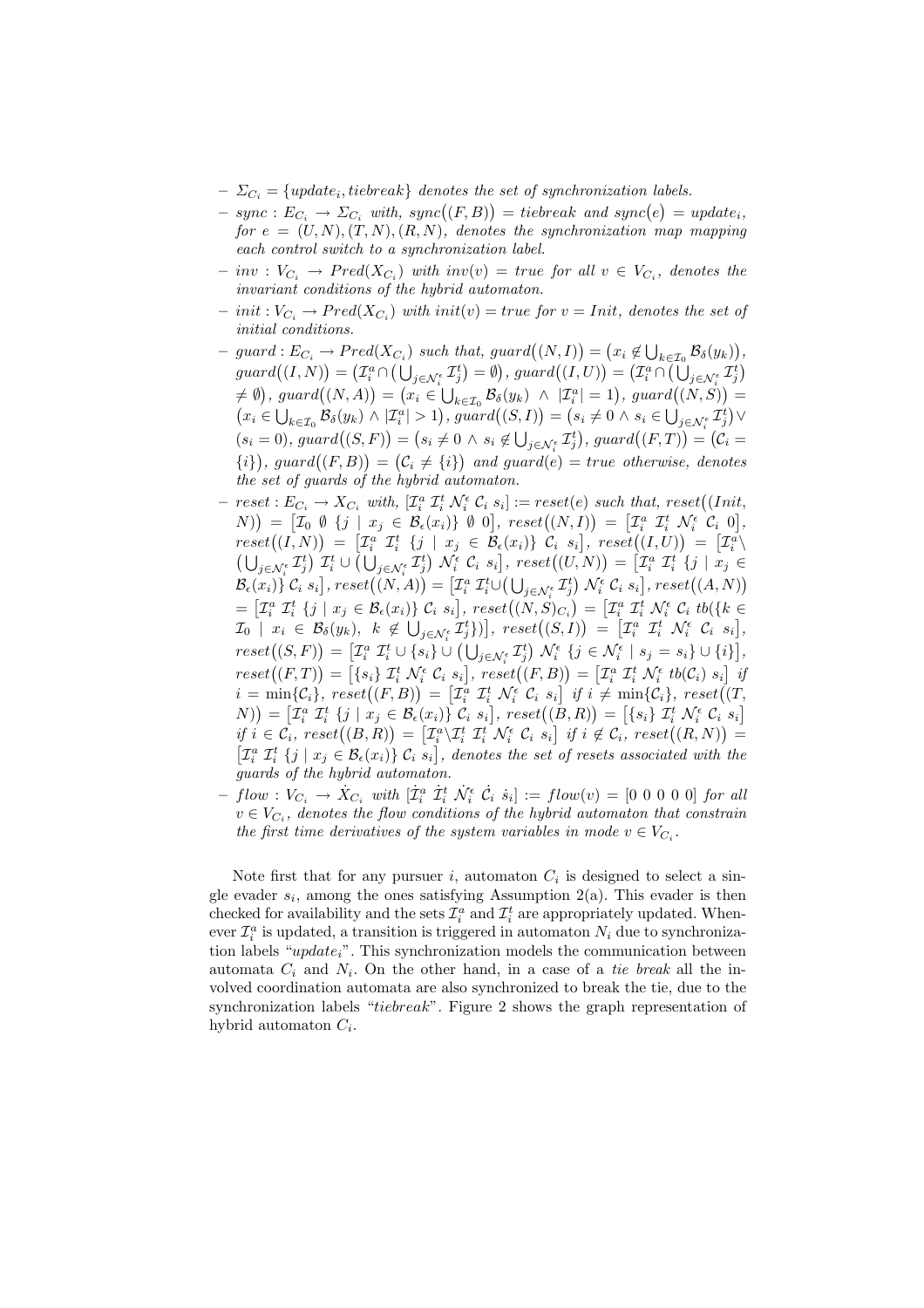### 5 Integration of the Overall System

Having defined the navigation and coordination automata of pursuer  $i$ , we now proceed with their composition in a product system.

Definition 4 (Product System). We define the product of the hybrid automata  $N_1, \ldots, N_n, C_1, \ldots, C_n$  by the tuple  $S = (X_S, V_S, E_S, S_S, sync, inv, init,$ guard, reset, flow), where,

- $X_S = X_{N_1} \cup \cdots \cup X_{N_n} \cup X_{C_1} \cup \cdots \cup X_{C_n}$  denotes the set of state variables.  $-V_S = V_{N_1} \times \cdots \times V_{N_n} \times V_{C_1} \times \cdots \times V_{C_n}$  denotes the finite set of control modes.
- $-E_S = \{e_S\}$  denotes the set of control switches such that,  $e_S = e_{N_i} || e_{C_i}$  $E<sub>S</sub>$  is defined as the set of control switches of S corresponding to control switches  $e_{N_i} \in E_{N_i}$ , and  $e_{C_i} \in E_{C_i}$ , with  $sync(e_{N_i}) = sync(e_{C_i}) = update_i$ ,  $e_S = ||_{i \in \mathcal{I}} e_{C_i} \in E_S$  is defined as the set of control switches of S corresponding to control switches  $e_{C_i} \in E_{C_i}$ , with  $sync(e_{C_i}) = tiebreak$ , for all  $i \in \mathcal{J} \subseteq \{1,\ldots,n\}, \mathcal{J} \neq \emptyset \text{ and } e_S = (v_S, v_S') \in E_S \text{ otherwise. Hence,}$ the only variables that change with every transition  $v_S \stackrel{e_S}{\rightarrow} v'_S$  are the ones involved in the control switch  $e_S$  through the corresponding automata.
- $-\Sigma_S = \Sigma_{N_1} \cup \cdots \cup \Sigma_{N_n} \cup \Sigma_{C_1} \cup \cdots \cup \Sigma_{C_n}$  denotes the set of synchronization labels.
- $-$  sunc :  $E_S \rightarrow \Sigma_S$  denotes the synchronization map mapping each control switch to a synchronization label.
- $-inv: V_S \to Pred(X_S)$  with  $inv(v_S) = inv(v_{N_1}) \wedge \cdots \wedge inv(v_{N_n}) \wedge inv(v_{C_1}) \wedge$  $\cdots \wedge inv(v_{C_n})$  for all  $v_S \in V_S$ , denotes the invariant conditions of the product automaton.
- $-$  init :  $V_S \rightarrow Pred(X_S)$  with  $init(v_S) = init(v_{N_1}) \wedge \cdots \wedge init(v_{N_n}) \wedge init(v_{C_1}) \wedge \cdots$  $\cdots \wedge init(v_{C_n})$  for all  $v_S \in V_S$ , denotes the set of initial conditions.
- $-$  guard :  $E_S \rightarrow Pred(X_S)$  such that for any  $\mathcal{J} \subseteq \{1, ..., n\}, \mathcal{J} \neq \emptyset$ ,  $guard(e_S) = guard(e_{N_i}) \wedge guard(e_{C_i}), \text{ if } e_S = e_{N_i} || e_{C_i} \in E_S, \text{ guard}(e_S) =$  $\mathcal{L}_{i\in\mathcal{J}}$  guard $(e_{C_i})$ , for all  $i\in\mathcal{J}$ , if  $e_S = ||_{i\in\mathcal{J}}e_{C_i} \in E_S$  and guard $(e_S) =$  $\begin{array}{rcl} N_{i\in\mathcal{J}} \, g$ uar $u(e_{C_i}), \; \text{for all} \; i \in \mathcal{J}, \; q \; e_S = ||i \in \mathcal{J} e_{C_i} \; e \; E_S \; \; \text{and} \; g \, u \, u \, e_S = g \, u \, \text{and} \big( (v_{C_i}, v'_{C_i}) \big) \; \text{for all} \; e_S = (v_S, v'_S) \; \in E_S \; \; \text{otherwise}, \; \text{denotes the set of} \end{array}$ guards (or transitions) of the hybrid automaton.
- $\,reset : E_S \to X_S \, such \, that \, for \, any \, \mathcal{J} \subseteq \{1, \ldots, n\}, \, \mathcal{J} \neq \emptyset \, with, \, reset(e_S) =$  $reset(e_{N_i}) \wedge reset(e_{C_i}), \text{ if } e_S = e_{N_i} \parallel e_{C_i} \in E_S, \text{ reset}(e_S) = \bigwedge_{i \in J} reset(e_{C_i}),$  $f \circ \text{Set}(e_{N_i}) \land \text{Test}(e_{C_i}), \quad \text{if } e_S = e_{N_i} || e_{C_i} \in E_S, \text{Test}(e_S) = \bigcap_{i \in \mathcal{J}} \text{Test}(e_{C_i}),$ <br>for all  $i \in \mathcal{J}, \quad \text{if } e_S = ||_{j \in \mathcal{J}} e_{C_i} \in E_S \text{ and } \text{reset}(e_S) = \text{reset}((v_{C_i}, v'_{C_i}))$  for all  $e_S = (v_S, v_S') \in E_S$  otherwise, denotes the set of resets associated with the guards of the hybrid automaton.
- $-flow: V_S \to \dot{X}_S$  with  $flow(v_S) = flow(v_{N_1}) \cup \cdots \cup flow(v_{N_n}) \cup flow(v_{C_1}) \cup$  $\dots \cup flow(v_{C_n})$  for all  $v_S \in V_S$ , denotes the flow conditions of the hybrid automaton that constrain the first time derivatives of the system variables in mode  $v_S$ .

Clearly, the product system  $S$ , being the composition of all elementary automata  $C_i$  and  $N_i$ , models the interconnection between them. Hence, studying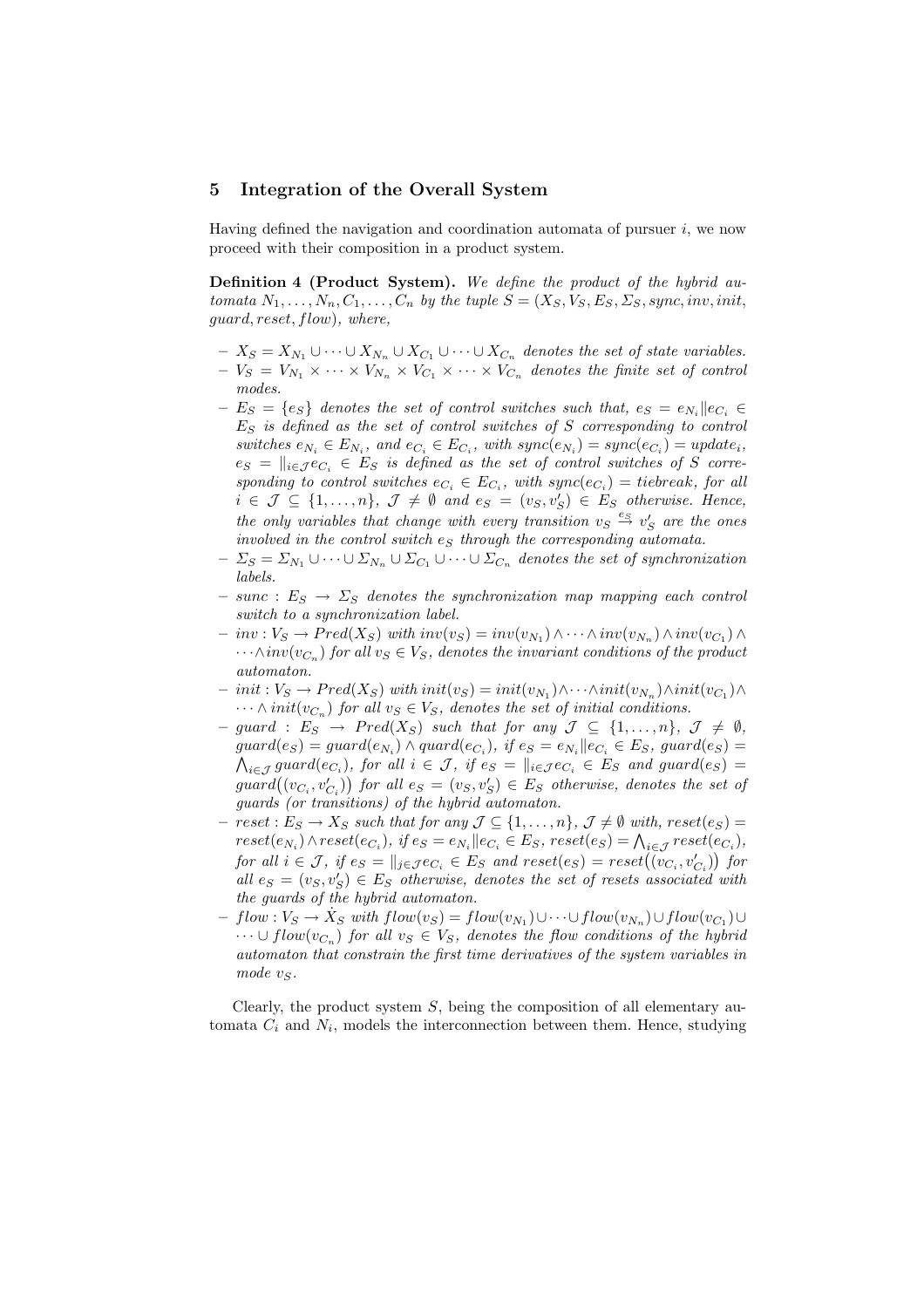S, we can identify the properties of the whole multiple-pursuer multiple-evader system. The following result characterizes the transition guards in  $S^7$ .

**Proposition 1.** For every pursuer i and all t, let  $s_i(t) \in \{k \in \mathcal{I}_0 \mid x_i(t) \in \mathcal{I}_0 : (k \in \mathcal{I}_0 \mid x_i(t)) \in \mathcal{I}_0 : (k \in \mathcal{I}_0 \mid x_i(t)) \in \mathcal{I}_1 : (k \in \mathcal{I}_0 \mid x_i(t)) \in \mathcal{I}_1 : (k \in \mathcal{I}_0 \mid x_i(t)) \in \mathcal{I}_2 : (k \in \mathcal{I}_0 \mid x_i(t)) \in \mathcal{I}_2$  $\mathcal{B}_{\delta}(y_k(t)), k \notin \bigcup_{j \in \mathcal{N}_{\delta}^{\epsilon}(t)} \mathcal{I}_{j}^{t}(t) \big\}.$  Then,  $s_i(t) \neq 0$  if and only if  $\{k \in \mathcal{I}_0 \mid x_i(t) \in$  $\mathcal{B}_{\delta}(y_k(t)),\;k\notin \bigcup_{j\in \mathcal{N}_{\epsilon}^{\epsilon}}\mathcal{B}_{\delta}(y_k(t)),\;k\notin \bigcup_{j\in \mathcal{N}_{\epsilon}}\mathcal{B}_{\delta}(y_k(t))$  $j \in \mathcal{N}_{i}(t)$ ,  $\mathcal{I}_{j}^{t}(t)$   $\} \neq \emptyset$ . Moreover, for any i, t such that  $s_{i}(t) \neq 0$ , if  $|\mathcal{I}_i^a(t)| = 1$ , then  $s_i(t) = const.$ , while if  $|\mathcal{I}_i^a(t)| > 1$ , then the product system S has the following properties:

- (a)  $s_i(t) \notin \bigcup$  $\sum_{j\in\mathcal{N}_i^\epsilon(t)}\mathcal{I}_j^t(t)$  if and only if evader  $s_i(t)$  is available.
- $(b) s_i(t) \in \bigcup$  $j \in \mathcal{N}_{i}^{\epsilon}(t)$   $\mathcal{I}_{j}^{t}(t)$  if and only if evader  $s_{i}(t)$  is taken.

Proposition 1 shows that for any pursuer  $i$  the product system  $S$  can always select a unique evader  $s_i$  among the ones close to that pursuer, if any, and it can always identify whether  $s_i$  is available or taken. Moreover, for every pursuer i that has captured an evader,  $S$  guarantees that  $s_i$  is constant such that the assignment is final. We now proceed to showing that under the product system S, pursuer  $i$  always captures an available evader if it is sufficiently close to it, while it appropriately updates its sets of available and taken evaders,  $\mathcal{I}_i^a$  and  $\mathcal{I}_i^t$ respectively, otherwise.

**Proposition 2.** For any pursuer i and all time t, the product system  $S$  has the following properties:

- (a) If  $s_i(t) \neq 0$  is available at time t, then  $\mathcal{I}_i^a(t) := \{s_i(t)\}\$  and  $\mathcal{I}_i^t(t) := \mathcal{I}_i^t(t) \cup$  $\{s_i(t)\}\cup\big(\bigcup_{j\in\mathcal{N}_i^\epsilon(t)}\mathcal{I}_j^t(t)\big).$
- (b) If  $s_i(t) \neq 0$  is available at time t and there exist pursuers  $j \neq i$  such that  $s_i(t) = s_j(t)$ , then S is able to break the tie. ¢
- $s_i(t) = s_j(t)$ , then S is done to oreak the tie.<br>
(c)  $\mathcal{I}_i^a(t) := \mathcal{I}_i^a(t) \setminus \left( \bigcup_{j \in \mathcal{N}_i^{\epsilon}(t)} \mathcal{I}_j^t(t) \right)$  and  $\mathcal{I}_i^t(t) := \mathcal{I}_i^t(t) \cup \left( \bigcup_{j \in \mathcal{N}_i^{\epsilon}(t)} \mathcal{I}_j^t(t) \right)$  $_{j\in\mathcal{N}_{i}^{\epsilon}\left( t\right) }\mathcal{I}_{j}^{t}(t)$ otherwise.

Note that Proposition 2 further implies that for all time  $t \geq t_0$  such that  $|\mathcal{I}_i^a(t)| > 1$ , we have that  $\mathcal{I}_i^a(t) \cap \mathcal{I}_i^t(t) = \emptyset$  and  $\mathcal{I}_i^a(t) \cup \mathcal{I}_i^t(t) = \mathcal{I}_0$ . Hence, the construction of our model is consistent with the system requirements in Section 4. The following proposition shows that every pursuer that has not yet captured an evader, has always knowledge of at least all available evaders in  $\mathcal{I}(t)$ . This property of system  $S$  is necessary to show that each pursuer will eventually capture a distinct evader in  $\mathcal{I}_0$ .

**Proposition 3.** The product system S guarantees that  $\mathcal{I}(t) \subseteq \mathcal{I}_i^a(t)$  for all time t and all pursuers i with  $|\mathcal{I}_i^a(t)| > 1$ .

Our next result concerns the running time of the hybrid system  $S$ . In particular, we show that the product system  $S$  in the worst case can only take a finite number of transitions  $v_S \stackrel{es}{\rightarrow} v'_S$  such that  $sync(e_S) = update_i$ , which is

<sup>7</sup> Proofs for this and all other results in this section can be found in Appendix A.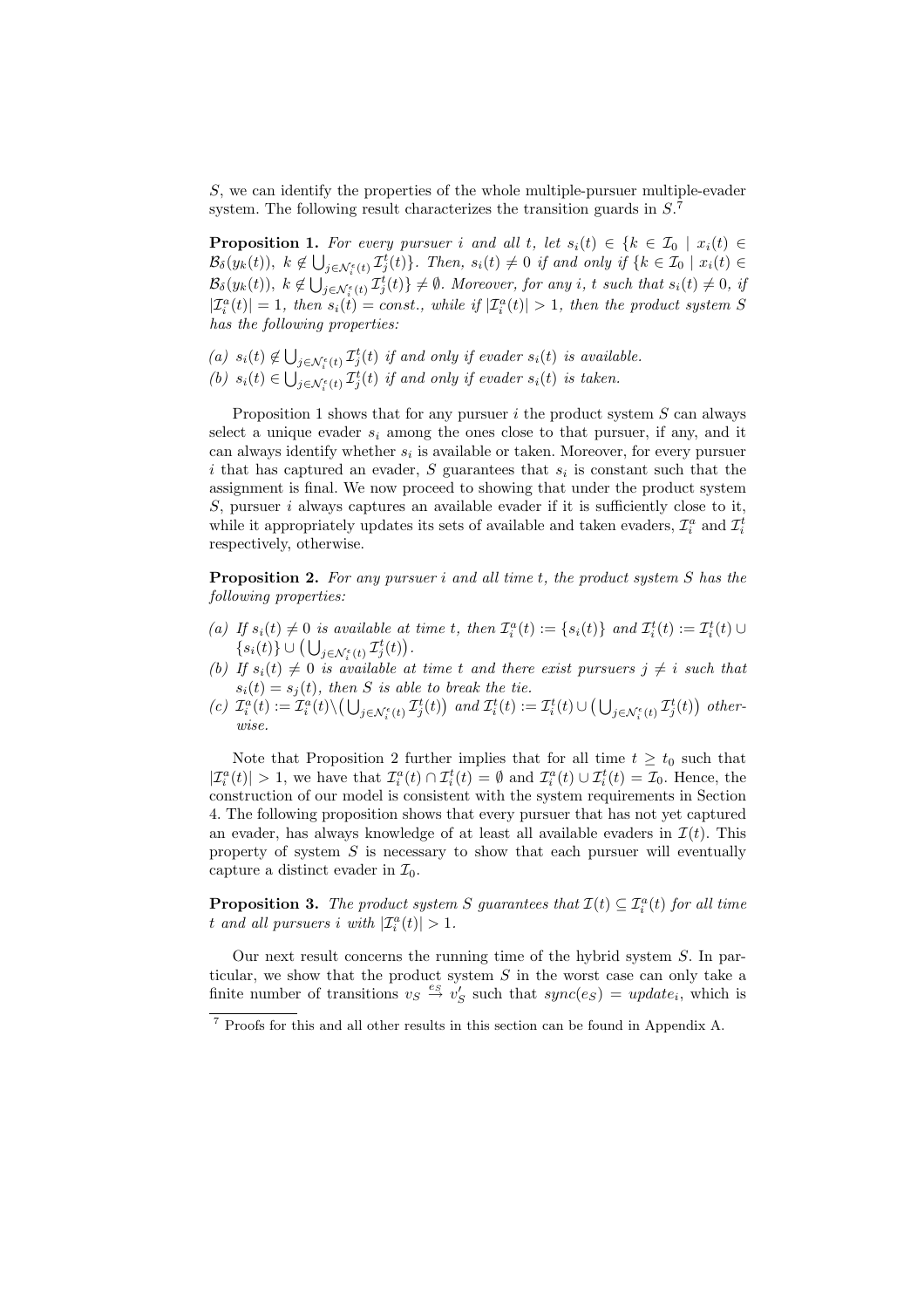

Fig. 3. Initial Configuration.

polynomial with respect to the number of pursuers  $n$ . Such transitions are triggered whenever  $\mathcal{I}_i^a$  is updated for any i, and each time they result in  $v_{N_i} = F$ , an evader has been captured, while each time they result in  $v_{N_i} = I$ , information about taken evaders has been received. Clearly, many other transitions may occur in the meanwhile, but as long as these transitions are polynomial with  $n$ , it is guaranteed that the explored assignments are also polynomial with  $n$ . This result is important, given that the number of assignments, and hence the space of control modes  $V_S$  of  $S$ , grows exponentially with the number of pursuers.

**Proposition 4.** Let  $v_S^* = (v_{N_1}^*, \ldots, v_{N_n}^*, v_{C_1}, \ldots, v_{C_n})$  be such that  $v_{N_i}^* = F$  and  $\mathcal{I}_i^a\cap\mathcal{I}_j^a=\emptyset$  for all  $j\neq i$ . Then, initialized at  $v_S^0$ , the product system  $\overset{\sim}{S}$  can reach  $v_S^*$  in at most  $\frac{n(n+1)}{2}$  transitions  $v_S \stackrel{e_S}{\rightarrow} v_S'$  with  $sync(e_S) = update_i$ .

Having showed that the integrated system  $S$  satisfies the problem specifications and has also reasonable complexity, we now show that it also has the desired *liveness* and *safety* properties, i.e., that every pursuer will eventually capture a distinct evader. We hence, have the following theorem.

**Theorem 3.** For all initial conditions  $x_i(t_0)$ , there exists a constant  $T > 0$ such that for all time  $t > t_0 + T$ , the product system S is in mode  $v_S^*$  =  $(v_{N_1}^{\star},...,v_{N_n}^{\star},v_{C_1},...,v_{C_n})$  with  $v_{N_i}^{\star} = F$  and  $\mathcal{I}_i^a(t) \cap \mathcal{I}_j^a(t) = \emptyset$  for all  $j \neq i$ . We call  $v_S^{\star}$  the equilibrium mode of the system.

## 6 Simulation Results

We consider a pursuit-evasion task where  $n = 7$  pursuers, starting from randomly chosen initial configurations, are to capture  $m = 7$  evaders, initialized on the perimeter of a circle (Figure 3). Figures 4 show the evolution of the system at 5 different time instants. The evaders are denoted with blue small circles and the δ-neighborhoods (with δ = .15) around each evader, with big blue circles. The pursuers, on the other hand, are denoted with red color and the  $\epsilon$ -neighborhoods (with  $\epsilon = .3$ ) of each pursuer, with red circles. We observe that under the hybrid system S every pursuer eventually captures a distinct evader. Moreover, in every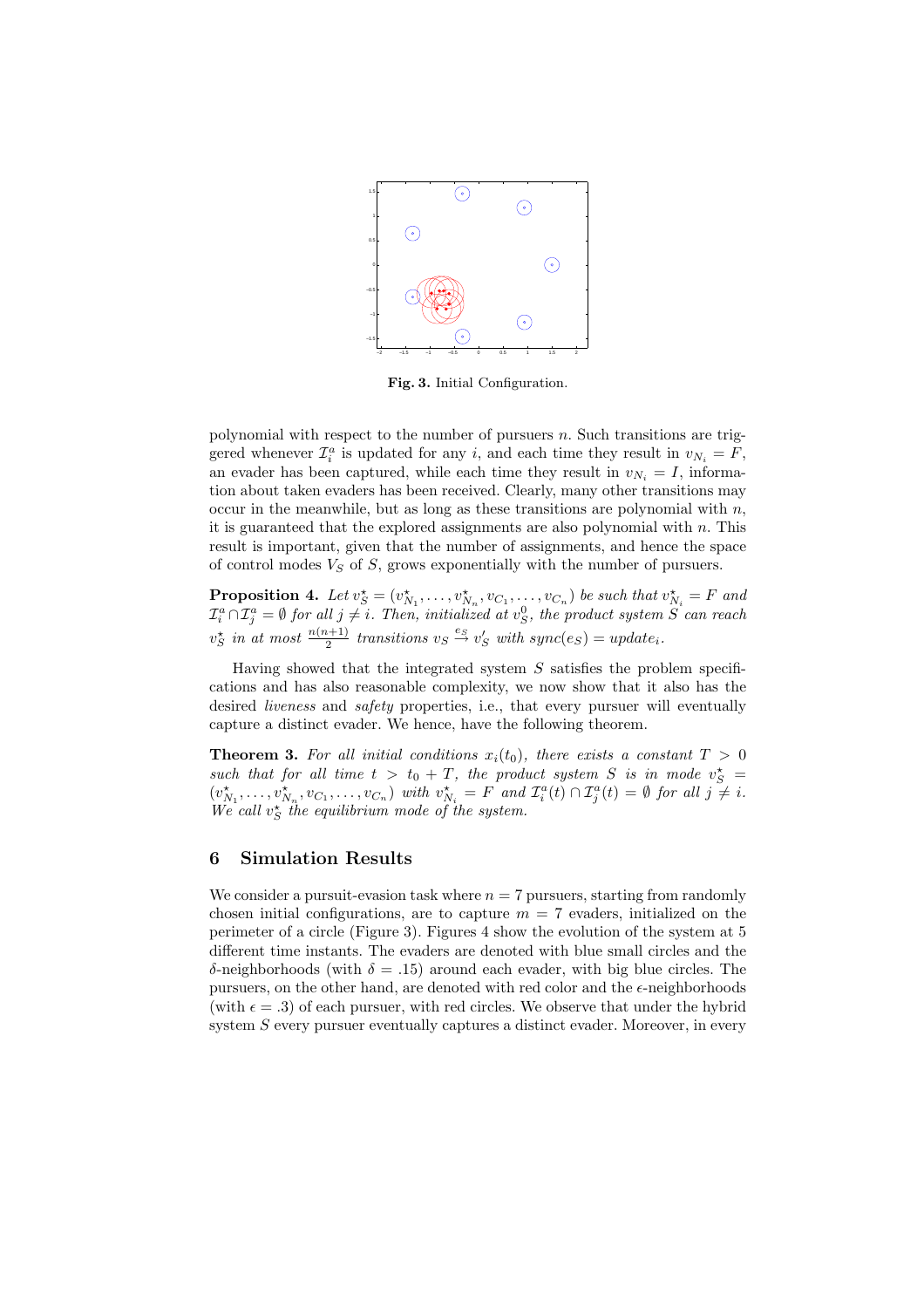

**Fig. 4.** Simulation for  $n = 7$  pursuers and  $m = 7$  evaders.

figure we plot the trace of the pursuers and evaders so that we can track their motion. Note how the pursuers change direction of motion when they receive information about taken evaders from their neighbors, without visiting the taken evaders themselves.

## 7 Conclusions

In this paper, we considered a distributed hybrid approach to the multiplepursuer multiple-evader game, that simultaneously addresses the discrete assignment of pursuers to evaders as well as the continuous control strategies for capturing individual evaders. The assignment was determined dynamically through distributed coordination protocols, while tracking and capturing of the evaders was guaranteed by single-pursuer single-evader time-varying potential fields. The overall hybrid system was shown to always guarantee the mutual exclusion property of the final assignment and have at most polynomial complexity, despite the exponential growth of the number of assignments with respect to the number of pursuers. Our scalable approach was verified through non-trivial computer simulations.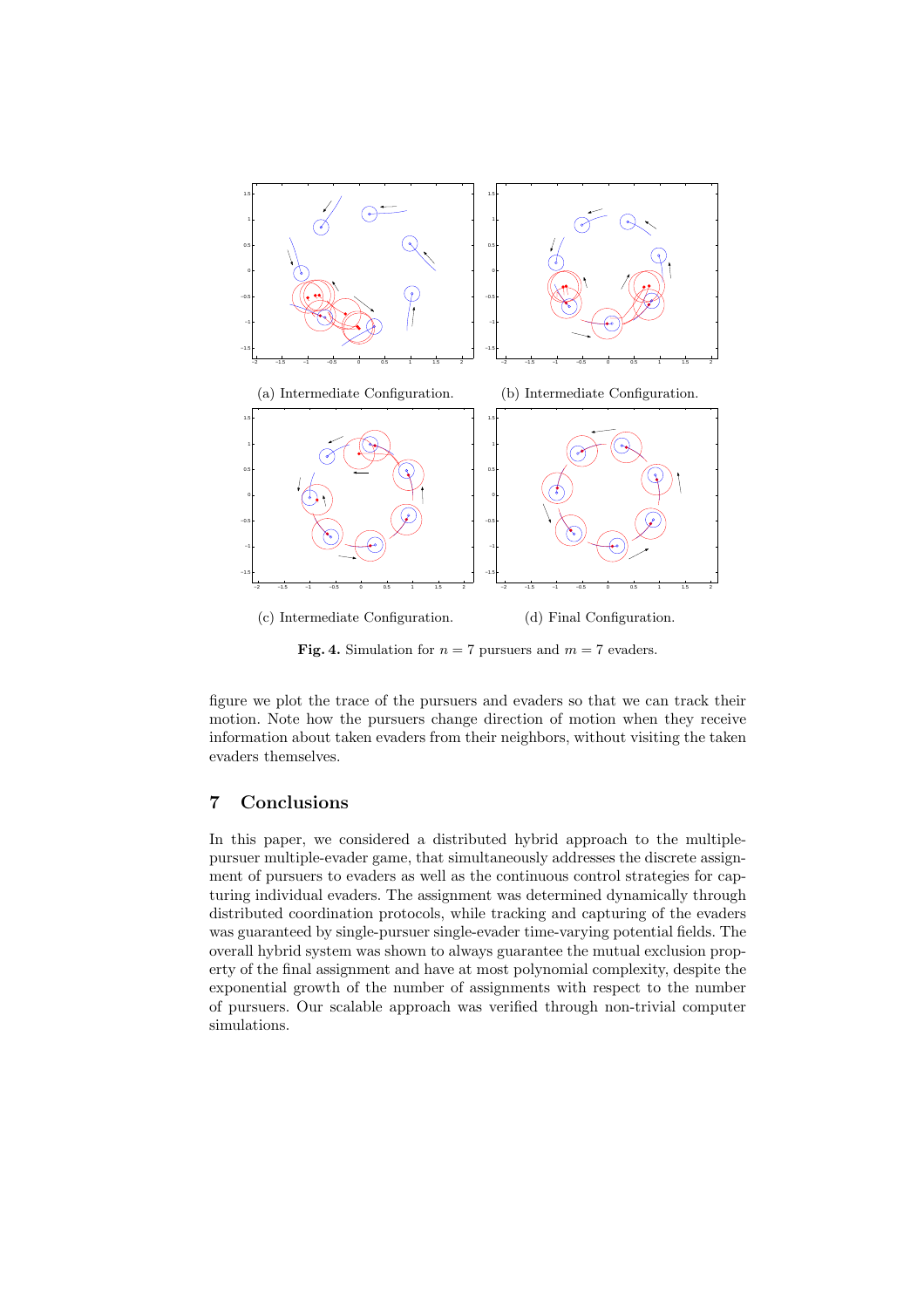### References

- 1. S. Kloder and S. Hutchinson. Path Planning for Permutation-Invariant Multirobot Formations, IEEE Transactions on Robotics, vol.  $22(4)$ , pp.  $650 - 665$ , Aug. 2006.
- 2. M. Ji, S. Azuma, and M. Egerstedt. Role-Assignment in Multi-Agent Coordination, International Journal of Assistive Robotics and Mechatronics, vol. 7(1), pp. 32-40, March 2006.
- 3. Michael M. Zavlanos and George J. Pappas. A Dynamical Systems Approach to Weighted Graph Matching, 45th IEEE Conference on Decision and Control, San Diego, December 2006, To appear.
- 4. T. Basar and G. Olsder. Dynamic Noncooperative Game Theory, Number 23. SIAM, 2nd edition, 1999.
- 5. R. Isaacs. Differential Games, Dover Publications, Mineola, New York, 1965.
- 6. A. Pedro Aguiar, Joao Hespanha. Trajectory-Tracking and Path-Following of Underactuated Autonomous Vehicles with Parametric Modeling Uncertainty, IEEE Transactions on Automatic Control, 2006. To appear.
- 7. M. Adler, H. Racke, N. Sivadasan, C. Sohler and B. Vocking. Randomized Pursuit-Evasion in Graphs, Combinatorics, Probability and Computing, vol. 12(3), pp. 225 - 244, 2003.
- 8. N. Megiddo, S. L. Hakimi, M. R. Garey, D. S. Johnson and C. H. Papadimitriou. The complexity of searching a graph, Journal of the Association for Computing Machinery, vol. 35(1), pp. 18 44, 1988.
- 9. L. J. Guibas, J. C. Latombe, S. M. LaValle, D. Lin and R. Motwani. A Visibility-Based Pursuit-Evasion Problem, International Journal of Computational Geometry and Applications, vol. 9(4/5), pp. 471, 1999.
- 10. S. M. LaValle and J. E. Hinrichsen. Visibility-Based Pursuit-Evasion: The Case of Curved Environments, IEEE Transactions Robotics and Automation, vol. 17(2), pp. 196 - 202, April 2001.
- 11. V. Isler, C. Belta, K. Daniilidis and G. J. Pappas. Hybrid Control for Visibility-Based Pursuit Evasion Games, Proceedings of the IEEE/RSJ International Conference on Intelligent Robots and Systems, Sendai, Japan, September 2004.
- 12. R. Vidal, O. Shakernia, H. J. Kim, D. H. Shim, S. Sastry. Probabilistic Pursuit-Evasion Games: Theory, Implementation and Experimental Evaluation, IEEE Transactions on Robotics and Automation, vol. 18(5), pp. 662 - 669, Oct. 2002.
- 13. M. Prandini, J. Hespanha, G. J. Pappas. Greedy Control for Hybrid Pursuit Games, Proceedings of the 2001 European Control Conference, Sep. 2001.
- 14. I. Hwang, H. Balakrishnan, K. Roy, and C. Tomlin. Multiple-Target Tracking and Identity Management in Clutter, with Application to Aircraft Tracking, Proceedings of the 2004 American Control Conference, Boston, MA, June 2005.
- 15. S. Oh, I. Hwang, K. Roy, and S. Sastry. A Fully Automated Distributed Multiple-Target Tracking and Identity Management Algorithm, Proceedings of the AIAA Guidance, Navigation, and Control Conference, San Francisco, CA, August 2005.
- 16. Michael M. Zavlanos and George J. Pappas. Sensor-Based Dynamic Assignment in Distributed Motion Planning, IEEE International Conference on Robotics and Automation, Rome, Italy, April 2007. Submitted.
- 17. Michael M. Zavlanos and George J. Pappas. Dynamic Assignment in Distributed Motion Planning with Local Coordination, American Control Conference, New York, NY, July 2007. Submitted.
- 18. L. Pallottino, V.G. Scordio, E. Frazzoli, and A. Bicchi. Decentralized Cooperative Policy for Conflict Resolution in Multi-Vehicle Systems, IEEE Transactions on Robotics, 2006. Submitted.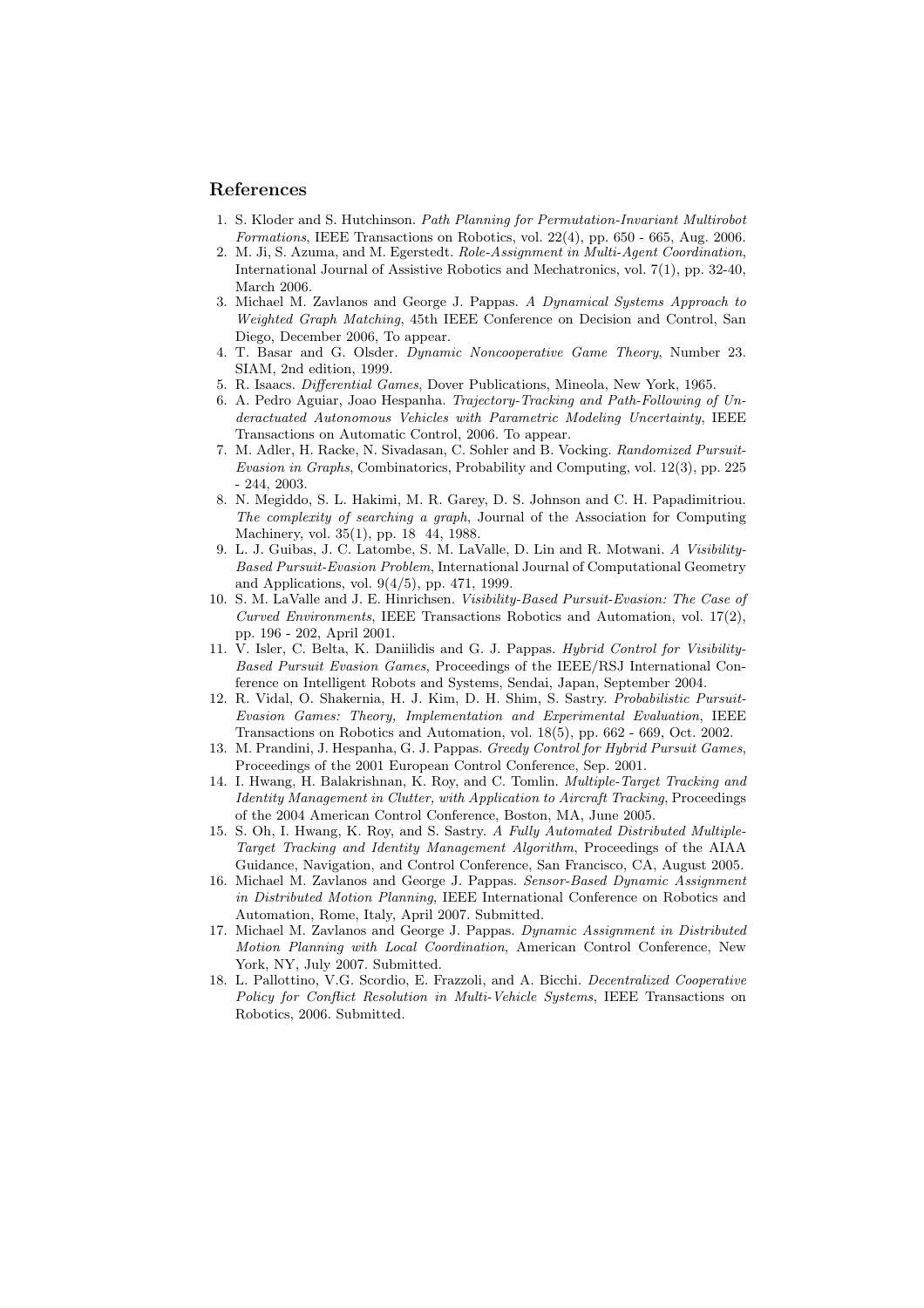# A Appendix

#### A.1 Proof of Proposition 1

Suppose that for  $t = t_k$  automaton S is in mode  $v_S^k$  with  $v_{C_i}^k = N$ . The first part of this result follows directly from Assumption 2(b), as well as the first part of this result follows directly from Assumption 2(b), as well as the<br>resets  $s_i(t_{k+1}) := reset((N, S)_{C_i}) = tb({i \in \mathcal{I}_0 \mid x_i(t_k) \in \mathcal{B}_\delta(y_i(t_k))}, i \notin \mathcal{C}_\delta$ sets  $s_i(t_{k+1}) := reset((N, S)C_i) = to$  $(t \in L_0 + x_i(t_k) \in D_{\delta}(y_i(t_k))$ ,  $t \notin$ <br> $j \in \mathcal{N}_i^{\epsilon}(t_k) \mathcal{I}_j^{\epsilon}(t_k)$ } and  $s_i(t_{k+1}) := reset((N, I)C_i) = 0$  and the definition of the function  $tb(\cdot)$  in equation (6). On the other hand, if  $s_i(t_k) \neq 0$  and  $|\mathcal{I}_i^a(t_k)| = 1$ , function  $w(\cdot)$  in equation (6). On the other hand, if  $s_i(t_k) \neq 0$  and  $\vert L_i^{\infty}(t) \vert$  then  $s_i(t_{k+1}) := reset((N, A)_{C_i}) = s_i(t_k)$  guarantees that  $s_i(t) = const.$ 

To show property (a) when  $|\mathcal{I}_i^a(t)| > 1$ , note that if evader  $s_i(t) \neq 0$  is available, then  $s_i(t) \notin \mathcal{I}_j^t(t)$  for all j, which shows the "only if" part of the claim. On the other hand, for any pursuer i such that  $s_i(t) \neq 0$  and  $|\mathcal{I}_i^a(t)| > 1$ , Assumptions 2(b) and 2(c) guarantee that if there exists a pursuer  $j \neq i$  such  $\mathcal{F}_i^{(i)}$ . that  $\mathcal{I}_j^a(t) = \{s_i(t)\}\$ , then  $j \in \mathcal{N}_i^{\epsilon}(t)$ . Thus, if  $s_i(t) \notin \bigcup_{j \in \mathcal{N}_i^{\epsilon}(t)} \mathcal{I}_j^t(t)$ , then evader  $s_i(t)$  has to be available, which shows the "if" part of the claim.

To show property (b), assume first that, for any pursuer i, evader  $s_i(t) \neq 0$ is taken. Then, there exists a pursuer  $j \neq i$  such that  $\mathcal{I}_j^a(t) = \{s_i(t)\}\$ , and Assumptions 2(b) and 2(c) guarantee that  $j \in \mathcal{N}_i^{\epsilon}(t)$ . Thus,  $s_i(t) \in \bigcup_{j \in \mathcal{N}_i^{\epsilon}(t)} \mathcal{I}_j^t(t)$ , which shows the "only if" part of the claim. On the other hand, for any pursuer i, if  $s_i(t) \in \bigcup_{j \in \mathcal{N}_i^{\epsilon}(t)} \mathcal{I}_j^{t}(t)$  then, evader  $s_i(t)$  is clearly taken, which shows the "if" part of the claim.

## A.2 Proof of Proposition 2

Suppose that for  $t = t_k$  automaton S is in mode  $v_S^k$ , for any pursuer i, and consider the following cases.

Case I: Assume that  $v_{C_i}^k = S$ ,  $s_i(t_k) \neq 0$ ,  $|\mathcal{I}_i^a(t_k)| > 1$  and that  $s_i(t_k)$ is available, i.e.,  $s_i(t_k) \notin$  $\frac{1}{\ell}$   $\frac{1}{\ell}$  $_{j\in\mathcal{N}_{i}^{\epsilon}\left( t_{k}\right) }^{\ \tau _{j}^{t}\left( t_{k}\right) }$ ¢ . Then, at  $t = t_{k+1}$ , S transitions to mode  $v_S^{k+1}$  with  $v_{C_i}^{k+1} = F$  and  $\mathcal{I}_i^t(t_{k+1}) := \text{reset}(e_S^k) = \mathcal{I}_i^t(t_k) \cup$ tions to mode  $v_S$  with  $v_{C_i} = r$  and  $\mathcal{L}_i(k+1) := \text{reset}(e_S) = \mathcal{L}_i(k)$   $\cup$   $\{s_i(t_k)\} \cup (\bigcup_{j \in \mathcal{N}_i^{\epsilon}(t_k)} \mathcal{I}_j^{\epsilon}(t_k))$ . Moreover, the reset  $\mathcal{C}_i(t_{k+1}) := \text{reset}(e_S^k) = \{j \in$  $\mathcal{N}_i^{\epsilon}(t_k) | s_j(t_k) = s_i(t_k) \} \cup \{i\}$  identifies other pursuers that can simultaneously capture evader  $s_i(t_k)$ . If i is the only pursuer that can capture evader  $s_i(t_k)$ , i.e., if  $C_i(t_{k+1}) = \{i\}$ , then at  $t = t_{k+2}$ , S transitions to mode  $v_S^{k+2}$  with  $v_{C_i}^{k+2} = T$ and  $\mathcal{I}_i^a(t_{k+2}) := reset(e_S^{k+1}) = \{s_i(t_k)\}\.$  Thus, property (a) is satisfied. Otherwise, if  $C_i(t_{k+1}) \neq \{i\}$ , S transitions to mode  $v_S^{k+2}$  with  $v_{C_j}^{k+2} = B$  for all  $j \in \mathcal{C}_i(t_{k+1})$  instantaneously, due to the control switch  $e^{k+1}$  =  $\|_{j \in \mathcal{C}_i(t_{k+1})} e^{k+1}$ which is such that  $sync(e_{C_j}^{k+1}) = tiebreak$  for all  $j \in C_i(t_{k+1})$ .<sup>8</sup> If i is the "leading" of the candidate pursuers in  $C_i(t_{k+1}),$  i.e., if  $i = \min\{C_i(t_{k+1})\}$ , then pursuer *i* "tosses a coin" to break the tie, i.e.,  $\mathcal{C}_i(t_{k+2}) := reset(e_S^{k+1}) = tb(\mathcal{C}_i(t_{k+1})),$ where the tie breaking function  $tb(\cdot)$  is defined in equation (6). At time  $t = t_{k+3}$ ,

<sup>&</sup>lt;sup>8</sup> Note that the set  $C_i(t_{k+1})$  is common for all pursuers  $j \in C_i(t_{k+1})$  since condition  $\epsilon > 2\delta$  guarantees that they are all neighbors of each other.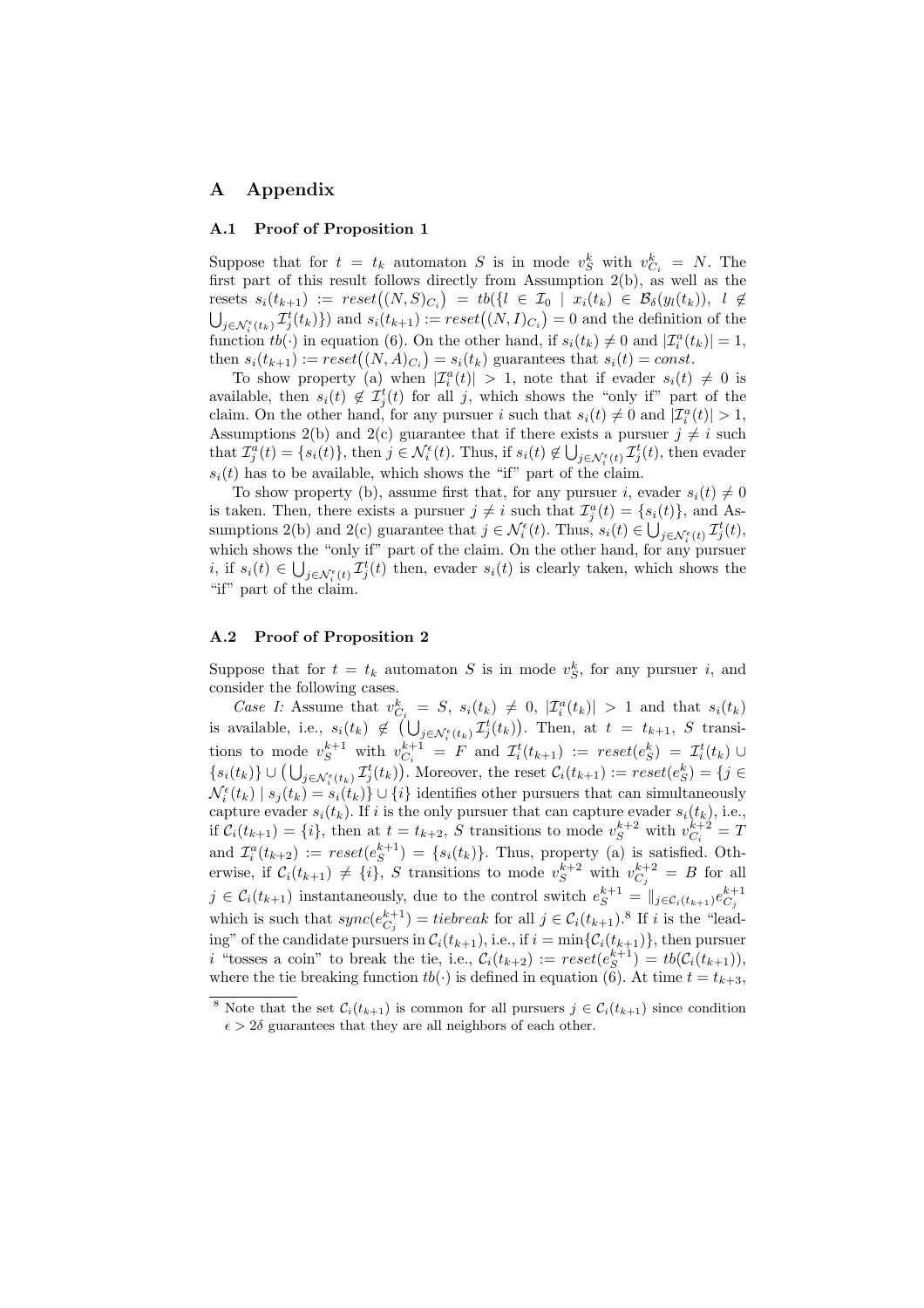automaton S transitions to mode  $v_S^{k+3}$  with  $v_{C_j}^{k+3} = R$  for all  $j \in C_i(t_{k+1}),$ such that  $\mathcal{I}_i^a(t_{k+3}) := reset(e_S^{k+2}) = \{s_i(t_{k+1})\}$  if  $i \in \mathcal{C}_i(t_{k+2})$ , where  $s_i(t_k) =$  $s_i(t_{k+1}),$  and  $\mathcal{I}_i^a(t_{k+3}) := reset(e_S^{k+2}) = \mathcal{I}_i^a(t_{k+2}) \setminus \mathcal{I}_i^t(t_{k+2})$  if  $i \notin \mathcal{C}_i(t_{k+2}),$  where  $\mathcal{I}_i^t(t_{k+1}) = \mathcal{I}_i^t(t_{k+2})$ . Hence, the tie is resolved and S also satisfies property (b).

Observe that, if at  $t = t_{k+1}$  (or at  $t = t_{k+2}$ ) there exists a pursuer  $j \notin C_i(t_{k+1})$ such that  $s_j(t_{k+1}) = s_i(t_{k+1}),$  then  $C_i(t_{k+1}) \subseteq \mathcal{N}_j^{\epsilon}(t_{k+1})$  and so  $s_j(t_{k+1}) \subseteq$  $i \in \mathcal{N}_j^{\epsilon}(t_{k+1})$ , i.e., evader  $s_j(t_{k+1})$  is considered taken for pursuer j. In other words, tie breaking occurs only among the pursuers in  $\mathcal{C}_i(t_{k+1})$ .

Case II: Assume that  $v_{C_i}^k = S$ , and either  $s_i(t_k) = 0$  or  $s_i(t_k) \neq 0$ ,  $|\mathcal{I}_i^a(t_k)| >$ 1 and  $s_i(t_k)$  is taken, i.e.,  $s_i(t_k) \in (\bigcup_{j \in \mathcal{N}_i^{\epsilon}(t_k)} \mathcal{I}_j^{t}(t_k)).$  Then, at  $t = t_{k+1}$ , S transitions to mode  $v_S^{k+1}$  with  $v_{C_i}^{k+1} = I$ . If pursuer *i* has already knowledge of all taken evaders provided by its neighbors, i.e., if  $\mathcal{I}_i^a(t_{k+1}) \cap$ urea<br>≀∟ ⊦  $j \in \mathcal{N}_{i}^{\epsilon}(t_{k+1}) \mathcal{I}_{j}^{t}(t_{k+1}) =$  $\emptyset$ , then at  $t = t_{k+2}$ , S transitions to mode  $v_S^{k+2}$  with  $v_{C_k}^{k+2} = N$  and no update is done. Otherwise, if  $\mathcal{I}_i^a(t_{k+1}) \cap (\bigcup_{j \in \mathcal{N}_i^{\epsilon}(t_{k+1})} \mathcal{I}_j^t(t_{k+1})) \neq \emptyset$ , then S transitions to mode  $v_S^{k+2}$  with  $v_{C_i}^{k+2} = U$  and  $\mathcal{I}_i^a(t_{k+2}) := reset(e_S^{k+1}) = \mathcal{I}_i^a(t_{k+1})\setminus$  $j \in \mathcal{N}_{i}^{\epsilon}(t_{k+1})} \mathcal{I}_{j}^{t}(t_{k+1})$  and  $\mathcal{I}_{i}^{t}(t_{k+2}) := reset(e_{S}^{k+1}) = \mathcal{I}_{i}^{t}(t_{k+1}) \cup (\bigcup_{j \in \mathcal{N}_{i}^{\epsilon}(t_{k+1})})$  $\mathcal{I}_j^t(t_{k+1})$ . So S satisfies property (c).

Case III: Assume that  $v_{C_i}^k = N$  and that pursuer i is already assigned to evader  $s_i(t_k) \neq 0$ , i.e., that  $\mathcal{I}_i^a(t_k) = \{s_i(t_k)\}\.$  Then, by Assumption 2(b),  $x_i(t_k) \in \mathcal{B}_{\delta}(d_{s_i(t_k)})$ , and at  $t = t_{k+1}$ , S transitions to mode  $v_S^{k+1}$  with  $v_{C_i}^{k+1} = A$ . Clearly,  $\mathcal{I}_i^t(t_{k+1}) := reset(e_S^k) = \mathcal{I}_i^t(t_k) \cup (\bigcup_{j \in \mathcal{N}_i^{\epsilon}(t_k)} \mathcal{I}_j^t(t_k))$  and so S satisfies property (c).

Case IV: Assume that  $v_{C_i}^k = N$  and that pursuer *i* is far from any evader, i.e., that  $x_i(t_k) \notin \bigcup_{l \in \mathcal{I}_0} \mathcal{B}_{\delta}(y_l(t_k))$ . Then, at  $t = t_{k+1}$ , S transitions to mode  $v_S^{k+1}$  with  $v_{Ci}^{k+1} = I$  and  $s_i(t_{k+1}) := reset(e_S^k) = 0$ . If pursuer *i* has already knowledge of all taken evaders provided by its neighbors, i.e., if  $\mathcal{I}^a_i(t_{k+1}) \cap$  $j \in \mathcal{N}_i^{\epsilon}(t_{k+1})$ ,  $\mathcal{I}_j^t(t_{k+1}) = \emptyset$ , then at  $t = t_{k+2}$ , S transitions to mode  $v_S^{k+2}$  with  $v_{C_i}^{k+2} = N$  and no update is done. Otherwise, if  $\mathcal{I}_i^a(t_{k+1}) \cap (\bigcup_{j \in \mathcal{N}_i^{\epsilon}(t_{k+1})} \mathcal{I}_j^t(t_{k+1})$  $\neq \emptyset$ , then S transitions to mode  $v_S^{k+2}$  with  $v_{C_i}^{k+2} = U$  and  $\mathcal{I}_i^a(t_{k+2}) := reset(e_S^{k+1})$  $= \mathcal{I}_i^a(t_{k+1})\setminus$ µ تە  $_{j\in\mathcal{N}_{i}^{\epsilon}(t_{k+1})}\mathcal{I}_{j}^{t}(t_{k+1})$ ¢  $=\mathcal{I}_i^a(t_{k+1})\setminus(\bigcup_{j\in\mathcal{N}_i^{\varepsilon}(t_{k+1})}\mathcal{I}_j^t(t_{k+1}))$  and  $\mathcal{I}_i^t(t_{k+2}) := reset(e_S^{k+1}) = \mathcal{I}_i^t(t_{k+1})\cup$  $j \in \mathcal{N}_{i}^{\epsilon}(t_{k+1})$   $\mathcal{I}_{j}^{t}(t_{k+1})$ . So S satisfies property (c).

## A.3 Proof of Proposition 3

Because of the assumption  $|\mathcal{I}_i^a(t)| > 1$  on the system variables, we restrict our study to those pursuers i that are in a mode  $v_{N_i} = I$ . Let  $t_k$  denote the time instant that the the product system  $S$  takes its  $k$ -th transition. Clearly, between transitions the variables  $\mathcal{I}_i^a(t)$  are constant and so it is sufficient to show that  $\mathcal{I}(t) \subseteq \mathcal{I}_i^a(t)$  for all i with  $v_{N_i} = I$ , at the transition time instants  $t_k$ . To do so we use induction on k. Clearly, for  $k = 0$  we have that  $\mathcal{I}_i^a(t_0) = \mathcal{I}(t_0) = \mathcal{I}_0$  for all *i*, by initialization of the problem, and so  $\mathcal{I}(t_0) \subseteq \mathcal{I}_i^a(t_0)$  for all *i*. Assume that  $\mathcal{I}(t_k) \subseteq \mathcal{I}_i^a(t_k)$  for any  $k > 0$  and all i with  $v_{N_i}^k = I$ , and consider the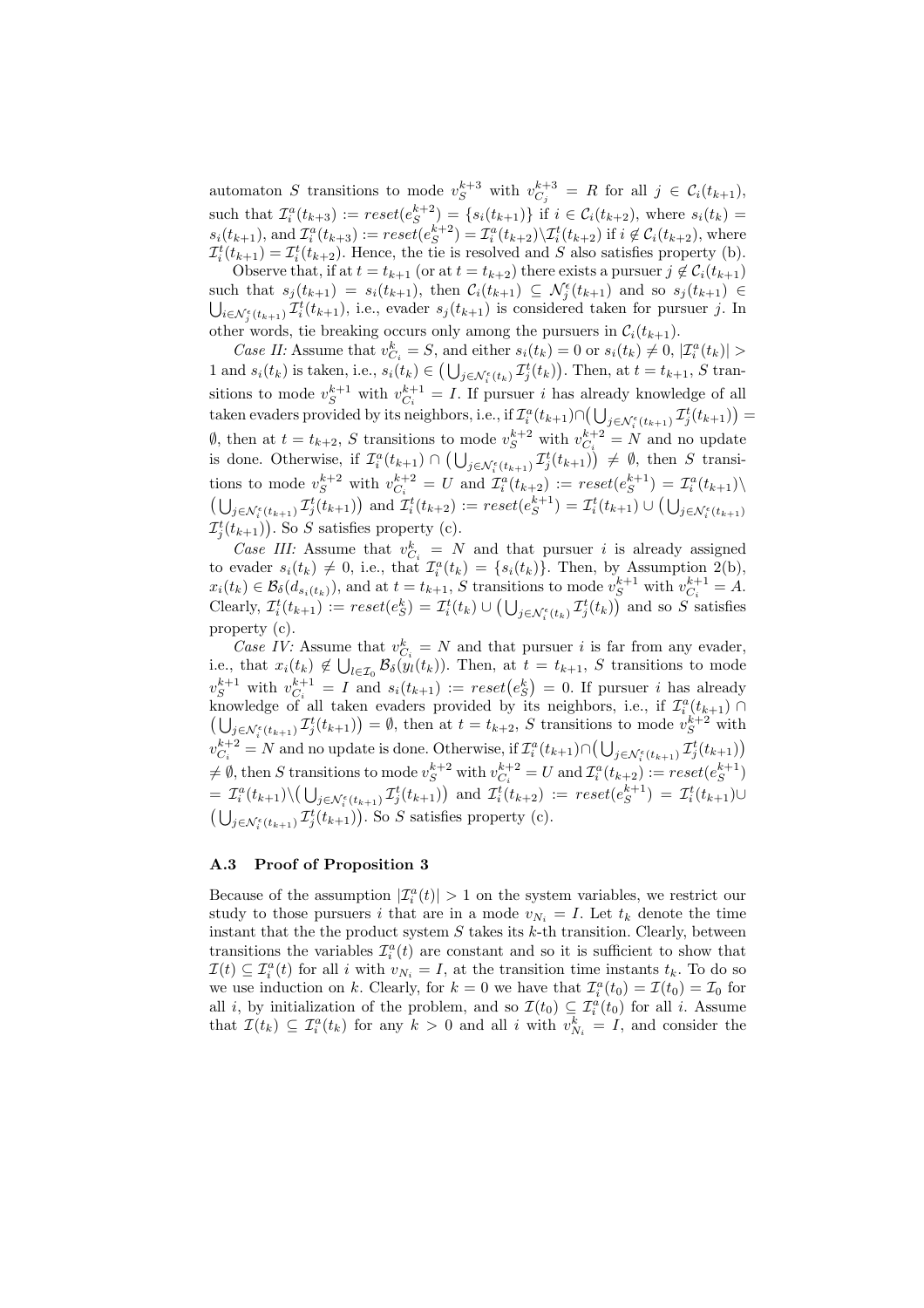transition  $v_S^k \to v_S^{k+1}$  with corresponding control switch  $e_S^k = (v_S^k, v_S^{k+1})$ . Then, for  $t = t_{k+1}$ , we have the following cases:

Case I: For all pursuers i such that  $v_{C_i}^k = I$  and  $v_{C_i}^{k+1} = U$ , the reset becomes  $\mathcal{I}_i^a(t_{k+1}) := reset(e_S^k) = \mathcal{I}_i^a(t_k) \setminus (\bigcup_{j \in \mathcal{N}_i^{\epsilon}(t_k)} \mathcal{I}_j^t(t_k)).$  Since  $v_{N_i}^k = I$  we have that,  $\mathcal{I}_i^a(t_k)\cup \mathcal{I}_i^t(t_k)=\mathcal{I}_0$  and  $\mathcal{I}_i^a(t_k)\cap \mathcal{I}_i^t(t_k)=\emptyset$ . Hence, by Lemma 1(a) in Appendix B, the induction hypothesis  $\mathcal{I}(t_k) \subseteq \mathcal{I}_i^a(t_k)$  implies that  $\mathcal{I}_i^t(t_k) \subseteq \mathcal{I}_0 \backslash \mathcal{I}(t_k)$  and B, the mauction hypothesis  $L(t_k) \subseteq L_i^T(t_k)$  implies that  $L_i^T(t_k) \subseteq L_0 \setminus L(t_k)$  and so,  $\bigcup_{j \in \mathcal{N}_i^{\epsilon}(t_k)} \mathcal{I}_j^t(t_k) \subseteq \mathcal{I}_0 \setminus \mathcal{I}(t_k) = \mathcal{I}_0 \setminus \mathcal{I}(t_{k+1})$ , since  $\mathcal{I}(t_k) = \mathcal{I}(t_{k+1})$  if  $v_{C_i}^k = I$ and  $v_{C_i}^{k+1} = U$ . By Lemma 1(b), the induction hypothesis and the fact that  $\mathcal{I}(t_k) = \mathcal{I}(t_{k+1})$  we conclude that  $\mathcal{I}_i^a(t_k) \setminus (\bigcup_{j \in \mathcal{N}_i^c(t_k)} \mathcal{I}_j^t(t_k)) \supseteq \mathcal{I}(t_{k+1})$  and so,  $\mathcal{I}_i^a(t_{k+1}) \supseteq \mathcal{I}(t_{k+1}).$ 

Case II: For all pursuers i with  $v_{C_i}^k = F$  and  $v_{C_i}^{k+1} = T$ , the reset  $\mathcal{I}_i^a(t_{k+1}) :=$  $reset(e_S^k) = \{s_i(t_t)\}\text{ gives } |\mathcal{I}_i^a(t_{k+1})| = 1.$ 

Case III: For any pursuer i with  $v_{C_i}^k = B$ ,  $v_{C_i}^{k+1} = R$  and  $i \in C_i(t_k)$ , the reset  $\mathcal{I}_i^a(t_{k+1}) := reset(e_S^k) = \{s_i(t_k)\}\text{ gives }|\mathcal{I}_i^a(t_{k+1})| = 1.$ 

Case IV: For any pursuer i with  $v_{C_i}^k = B$ ,  $v_{C_i}^{k+1} = R$  and  $i \notin C_i(t_k)$ , the reset becomes  $\mathcal{I}_i^a(t_{k+1}) := reset(e_S^k) = \mathcal{I}_i^a(t_k) \setminus$  $\big(C_i - n \text{ and } i \notin C_i(t_k), \text{ the }$ <br> $\big(\{s_i(t_k)\}\cup \big(\bigcup_{j\in\mathcal{N}_i^{\epsilon}(t_k)} \mathcal{I}_j^{t}(t_k)\big)\big).$ Applying Lemma 1(a) in Appendix B, the induction hypothesis implies that  $\mathcal{I}_i^t(t_k) \subseteq \mathcal{I}_0 \backslash \mathcal{I}(t_k)$  and so,

$$
\{s_i(t_k)\} \cup \left(\bigcup_{j \in \mathcal{N}_i^{\epsilon}(t_k)} \mathcal{I}_j^t(t_k)\right) \subseteq \left(\mathcal{I}_0 \setminus \mathcal{I}(t_k)\right) \cup \{s_i(t_k)\} = \left(\mathcal{I}_0 \cap \mathcal{I}^c(t_k)\right) \cup \{s_i(t_k)\}
$$

$$
= \left(\mathcal{I}_0 \cup \{s_i(t_k)\}\right) \cap \left(\mathcal{I}^c(t_k) \cup \{s_i(t_k)\}\right)
$$

$$
= \mathcal{I}_0 \cap \left(\mathcal{I}(t_k) \cap \{s_i(t_k)\}^c\right)^c = \mathcal{I}_0 \cap \left(\mathcal{I}(t_k) \setminus \{s_i(t_k)\}\right)^c
$$

$$
= \mathcal{I}_0 \setminus \left(\mathcal{I}(t_k) \setminus \{s_i(t_k)\}\right) = \mathcal{I}_0 \setminus \mathcal{I}(t_{k+1})
$$

since  $\mathcal{I}(t_k)\backslash\{s_i(t_k)\} = \mathcal{I}(t_{k+1})$  if  $v_{C_i}^k = B$  and  $v_{C_i}^{k+1} = R$ . By Lemma 1(b) in Appendix B, the induction hypothesis and the fact that  $\mathcal{I}(t_k)\backslash\{s_i(t_k)\}$  = In Appendix B, the induction hypothesis and the fact that  $L(t_k)\setminus \{s_i(t_k)\}\equiv$ <br> $\mathcal{I}(t_{k+1})$  we conclude that  $\mathcal{I}_i^a(t_k)\setminus (\{s_i(t_k)\}\cup (\bigcup_{j\in\mathcal{N}_i^c(t_k)}\mathcal{I}_j^t(t_k)))\supseteq \mathcal{I}(t_{k+1})$  and so,  $\mathcal{I}_i^a(t_{k+1}) \supseteq \mathcal{I}(t_{k+1}).$ 

#### A.4 Proof of Proposition 4

Let,  $v_S^* = (v_{N_1}^*, \ldots, v_{N_n}^*, v_{C_1}, \ldots, v_{C_n})$  be such that  $v_{N_i}^* = F$  for all i. Then, the condition that  $\mathcal{I}_i^a \cap \mathcal{I}_j^a = \emptyset$  for all  $j \neq i$  is guaranteed by Propositions 1, 2 and 3. In particular, Propositions 1 and 2 imply that only available evaders can be captured by any pursuer with  $v_{N_i} = I$ , and Proposition 3 that there always exists an available evader in  $\mathcal{I}_i^a$  if  $v_{N_i} = I$ . Hence, a 1-1 correspondence is established between pursuers and evaders, which implies that mode  $v_S^{\star}$  is a reachable mode of the system S. On the other hand, every transition  $v_S \stackrel{e_S}{\rightarrow} v'_S$ such that  $sync(e<sub>S</sub>) = update<sub>i</sub>$  decreases the value of  $|\mathcal{I}_i^a|$  and thus, results in progress towards reaching mode  $v_S^*$ . Since  $\mathcal{I}_i^a$  are finite sets, the number of these transitions can only be finite. To derive an upper bound on these transitions,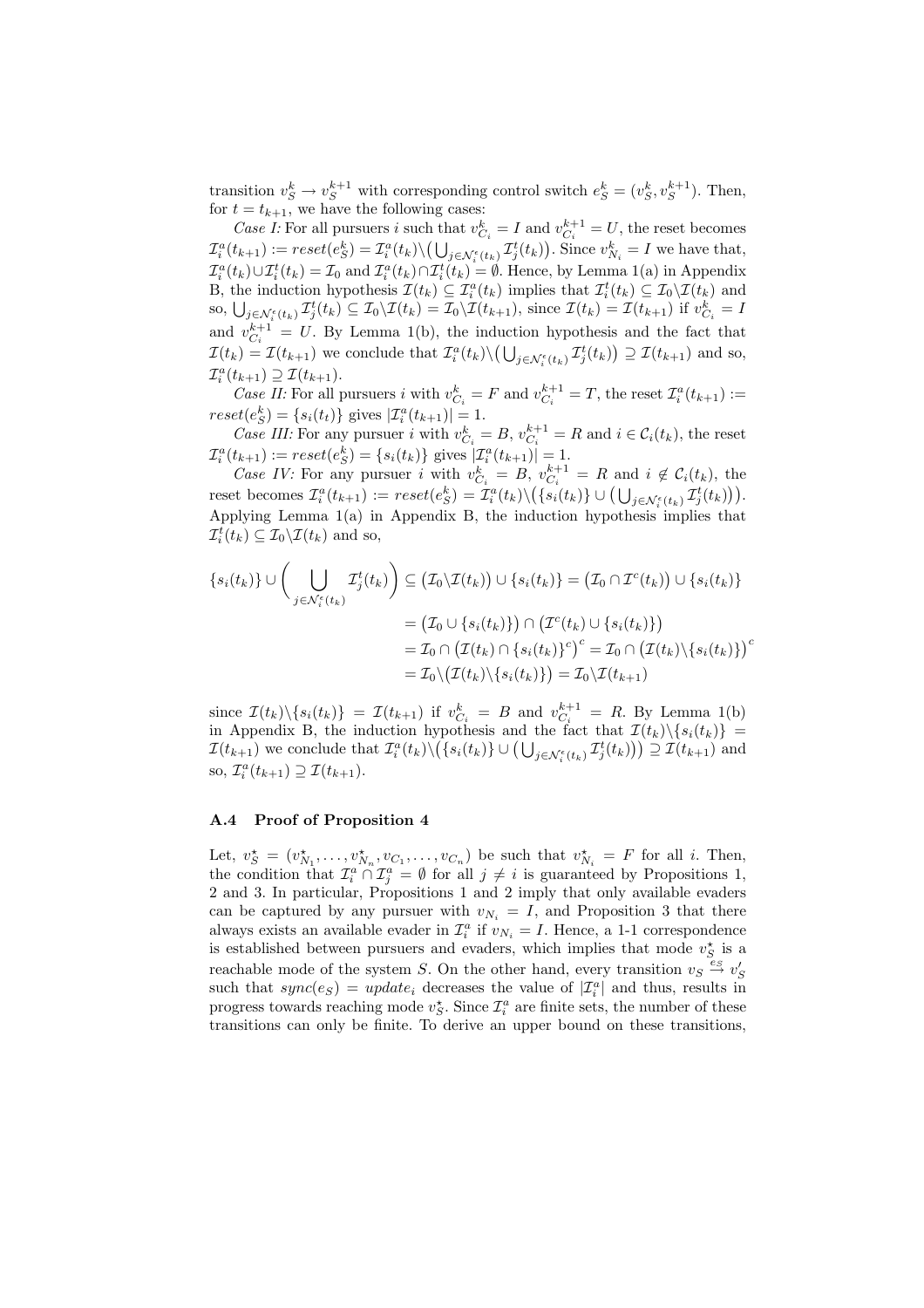we construct a worst case scenario and count the number of transitions that S takes in that scenario.<sup>9</sup>

Observe first, that to maximize the total number of transitions, we require that  $\mathcal{I}_i^a$  is always updated such that  $|\mathcal{I}_i^a(t_{k+1})| := |\mathcal{I}_i^a(t_k)| - 1$ , since larger updates result in faster progress towards mode  $v_S^*$ . Without loss of generality, we also assume that the order of transitions is such that the last transition of  $v_{N_i}$ indicates the first transition of  $v_{N_{i+1}}$ . Reordering the transitions, or relabeling the automata  $N_i$ , we can get any desired transition scheme. With these observations, we construct a worst case scenario as follows.

Initially,  $v_S^0$  is such that  $v_{N_i}^0 = I$  for all pursuers *i*. Let,  $(I, F)_{N_1} || (T, N)_{C_1}$ be the first control switch to be enabled. Then, transition  $v_S^0 \stackrel{es}{\rightarrow} v_S^1$  is such that  $v_{N_1}^1 = F$ . Let  $(I, I)_{N_2} \parallel (U, N)_{C_2}$  be the second control switch to be enabled. Then, transition  $v_S^1 \stackrel{e_S}{\rightarrow} v_S^2$  is such that  $v_{N_2}^2 = I$ . The third control switch to be enabled is  $(I, F)_{N_2} || (F, N)_{C_2}$  and transition  $v_S^2 \stackrel{e_S}{\rightarrow} v_S^3$  is such that  $v_{N_2}^3 = F$ . In the same way the fourth, fifth and sixth control switches to be enabled are  $(I, I)_{N_3} \|(U, N)_{C_3}, (I, I)_{N_3} \|(U, N)_{C_3}$  and  $(I, F)_{N_3} \|(T, N)_{C_3}$  respectively, and after the sixth transition  $v_{N_3}^6 = F$ . Hence, S takes 1 transition until  $v_{N_1} = F$ , 2 transitions until  $v_{N_2} = F$ , 3 transitions until  $v_{N_3} = F$ , up to n transitions until  $v_{N_n} = F$ , in which case S has reached the terminal mode  $v_S^*$ . Adding up these transitions we get that S transitions  $\frac{n(n+1)}{2}$  times in total, which completes the proof.

#### A.5 Proof of Theorem 3

Observe that we only need to show that there exists a constant  $T > 0$  such that for all time  $t > t_0 + T$ , the product system S is in mode  $v_S^* = (v_{N_1}^*, \ldots, v_{N_n}^*, v_{C_1},$  $\dots, v_{C_n}$ ) with  $v_{N_i}^* = F$  since then, Propositions 1, 2 and 3 guarantee that  $v_S^*$  is such that  $\mathcal{I}_i^a(t) \cap \mathcal{I}_j^a(t) = \emptyset$  for all  $j \neq i$ . Thus, we only need to show that there does not exist a pursuer i such that  $v_{N_i} = I$  for ever. In other words, we need to show that transitions  $v_S \stackrel{es}{\rightarrow} v'_S$  such that  $sync(e_S) = update_i$  will eventually occur until  $v'_S = v_S^*$ . Then, since by Proposition 4, the system S can only take a finite number of such transitions, we can get  $T > 0$  simply by adding the time intervals between these transitions.

But, the flow conditions for any mode  $v<sub>S</sub>$  are given by the system of differential equations,

$$
\dot{x}_i = u_{R,a}(x_i, y_{k_i}, t), \quad \forall \ i = 1, \dots, n \ \text{and} \ k_i \in \mathcal{I}_0 \tag{7}
$$

such that  $a > 0$  for all i with  $v_{N_i} = I$  and  $a = 0$  for all i with  $v_{N_i} = F$ . The system (7) is decoupled and hence, by Theorem 1, for all pursuers i with  $v_{N_i} = I$ , all initial conditions  $x_i(t_0)$  and any  $\delta > 0$ , there exist  $T_i = T_i(\delta, t_0) > 0$  such

<sup>&</sup>lt;sup>9</sup> Without loss of generality, we do not include in the worst case scenario transitions due to tie breaking, since they correspond to one single successful assignment and multiple failed assignments occurring simultaneously, and could hence be treated separately without affecting the total number of transitions.